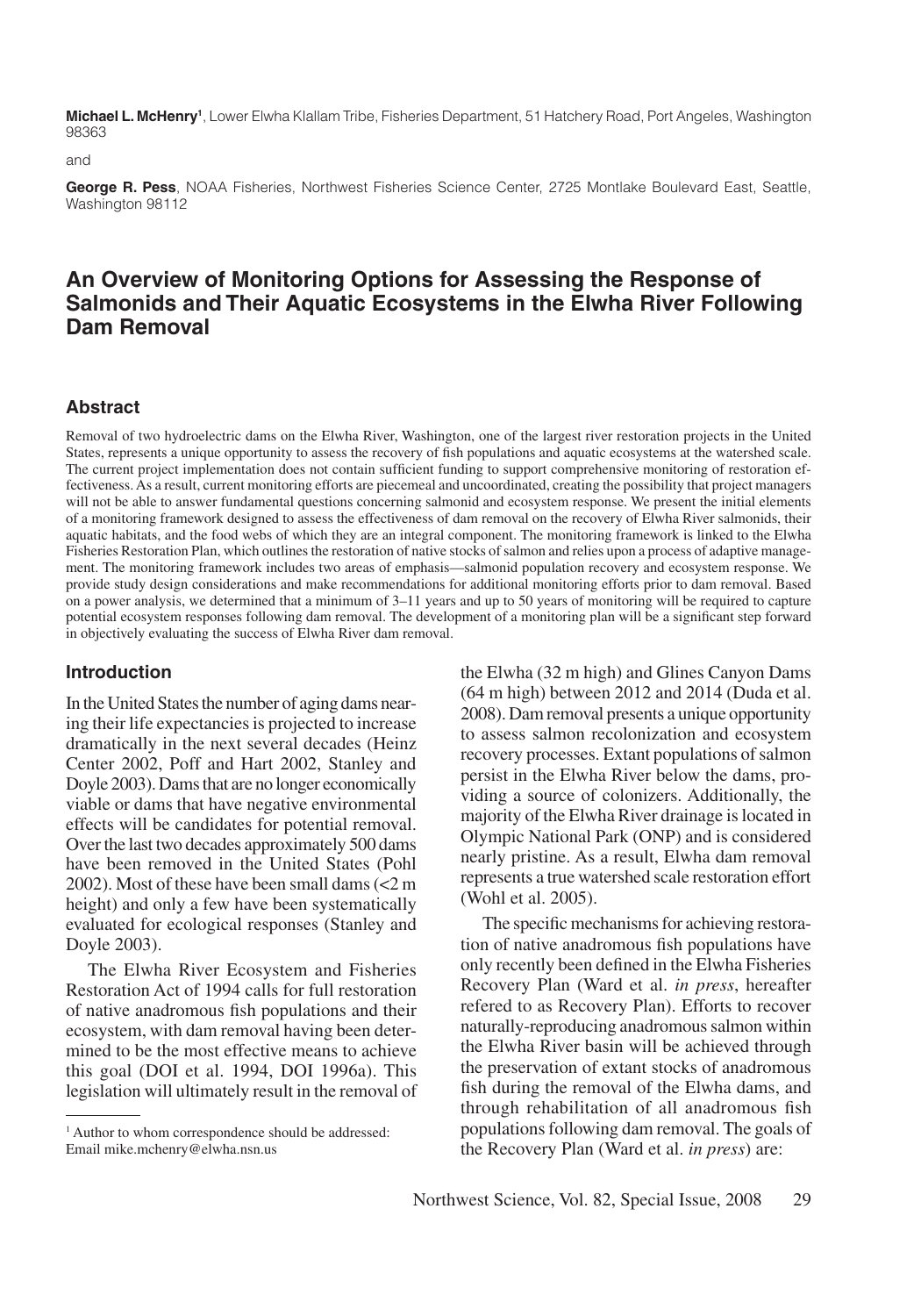- 1. Re-establish self-sustaining anadromous salmonid populations in habitats of the Elwha River within 5 to 10 generations (i.e., 20 to 40 yrs);
- 2. Maintain the integrity of the existing native salmonid gene pools during the dam removal period;
- 3. Monitor pathogen distribution in fish populations before and after dam removal; and
- 4. Evaluate the physical and biological response of the overall ecosystem to dam removal and the return of salmon populations.

Funding for dam purchase, dam removal, and water supply protection was included as part of the Act; however, due to numerous issues (Winter and Crain 2008) funding for monitoring the ecosystem response to the removal of the Elwha River dams was not included in the Act. This has resulted in an amalgamation of individual studies that are focused upon specific questions related to dam removal and ecosystem response, some of which are published in this special issue of Northwest Science. Although a centralized monitoring plan based upon the Elwha Restoration Act has not occurred to date, there are basic questions related to objectives in the Act and the Recovery Plan that need to be addressed but will not be met by ongoing and proposed scientific studies. Because there are numerous uncertainties concerning the response of salmonids to dam removal on the Elwha (Table 1), project managers are heavily reliant on the concept of adaptive management (Lee 1993) to answer questions concerning project effectiveness. One of the central requirements of an adaptive management approach is the adjustment of project implementation, based upon data collection, so that restoration goals will be achieved.

Our intention is to focus directly on the response of fish and ecosystem components (goals 1 and 4, above) to dam removal in the Elwha River. We base this upon the recommendations outlined by Roni et al. (2005) for monitoring and evaluating the response of salmonids and their aquatic ecosystems to dam removal and ecosystem restoration. We define specific parameters that are or will be measured to a basic conceptual framework that captures some of the major hypotheses and predictions addressed in detail by other papers in this issue (e.g., Brenkman et al. 2008a, Kloehn

TABLE 1. Assumptions used in the development of the Elwha River Fish Restoration Plan (Ward et al. *in press*).

| <b>Fish Restoration Plan Assumption</b>                                                                                                                                                                                                     | Uncertainty                                                                                                                                                                                                                                         |  |  |  |  |
|---------------------------------------------------------------------------------------------------------------------------------------------------------------------------------------------------------------------------------------------|-----------------------------------------------------------------------------------------------------------------------------------------------------------------------------------------------------------------------------------------------------|--|--|--|--|
| Sediment levels return to background levels in 2-5 yrs<br>after dams are removed                                                                                                                                                            | Assumptions and simplifications of hydrological and<br>sediment transport models<br>· Stabilization of reservoir sediments via revegetation<br>efforts minimizes erosion                                                                            |  |  |  |  |
| All native populations of salmonids survive dam<br>removal disturbance                                                                                                                                                                      | 3 populations are ESA listed (threatened) and others<br>currently have low population sizes                                                                                                                                                         |  |  |  |  |
| Recovery rates of salmon populations are steady state<br>and immediate following dam removal                                                                                                                                                | Dam removal may initially cause salmon populations to<br>decline in the short term<br>· Recolonization into some areas may take longer than<br>anticipated<br>· Unanticipated barriers to migration may emerge<br>· Recolonization rates may change |  |  |  |  |
| "Fish Windows"—where deconstruction is temporarily<br>halted at specific times of the year—will minimize<br>negative effects of high sediment loads to exant<br>populations below the dams and will facilitate<br>collection of brood stock | · Turbidity may remain high for prolonged periods during "Fish<br>Windows" reducing ability to collect broodstock. Alternatively,<br>salmon may avoid river outright during times of high turbidity                                                 |  |  |  |  |
| Hatchery supplementation will speed recovery of stocks                                                                                                                                                                                      | Whether hatchery supplementation will allow faster recovery<br>than natural recolonization                                                                                                                                                          |  |  |  |  |
| Monitoring will allow meaningful evaluation of<br>management actions                                                                                                                                                                        | · Funding levels are commensurate with requirements for<br>data collection                                                                                                                                                                          |  |  |  |  |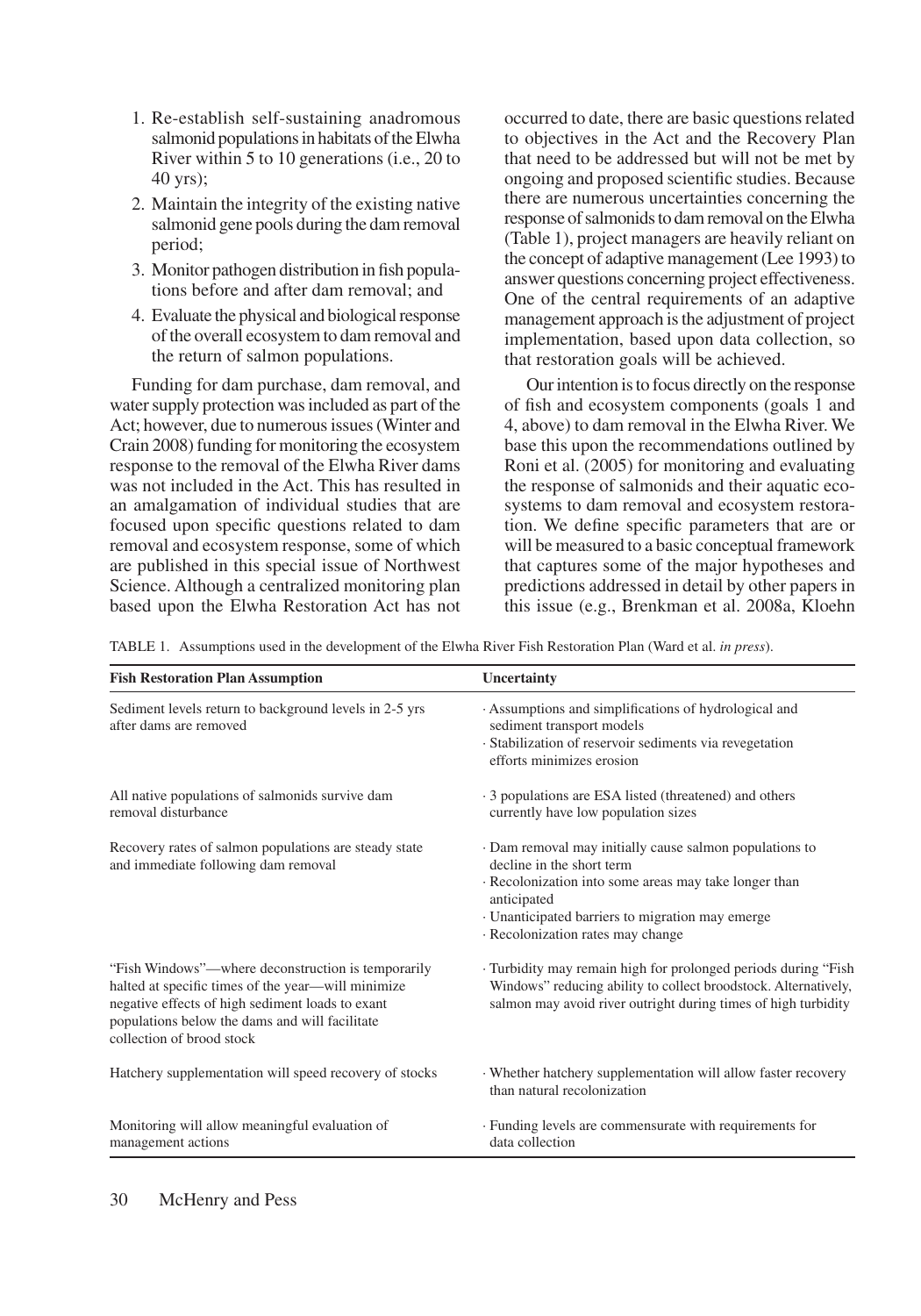| Reach        |                       | Sediment Supply              | Barriers to Migration |                                             |  |
|--------------|-----------------------|------------------------------|-----------------------|---------------------------------------------|--|
|              | Current<br>conditions | Post dam<br>removal $\Delta$ | Current<br>conditions | Post dam removal<br>fish community $\Delta$ |  |
| Lower Elwha  | Unnatural             | Yes                          | Yes <sup>1</sup>      | No                                          |  |
| Middle Elwha | Unnatural             | Yes                          | Yes <sup>1</sup>      | Yes                                         |  |
| Upper Elwha  | Natural               | No                           | Yes <sup>2</sup>      | Yes                                         |  |
| Ouinault     | Natural               | No                           | No                    | No                                          |  |

TABLE 2. Existing status of sediment supply and migration barriers in the Elwha and Quinault Rivers. The Elwha River is divided into sections by two dams.  $\Delta$  = change.

<sup>1</sup> dams block migration

2 natural seasonal velocity barriers

et al. 2008, Morley et al. 2008, Pess et al. 2008, Winans et al. 2008, Woodward et al. 2008). Spatial and temporal scale issues are discussed as part of the study design associated with each of the parameters. How individual parameters will be measured is described in general terms, and specific references are given for existing and proposed methods. For a sub-set of these monitoring parameters we present a statistical power analysis that estimates the number of years that will be required to detect ecosystem response to dam removal. Finally, for each parameter we describe the types of metrics and data analyses that will be used to analyze trends and patterns in relation to the conceptual framework and hypotheses put forth in other papers in this issue.

### **A Framework for Creating General Monitoring Questions Based Upon Recovery Objectives**

Our first consideration in developing a monitoring framework for the Elwha River dam removals was to clearly define working hypotheses based upon Recovery Plan goals (1 and 4) for salmonid populations and associated habitat. The effects of Elwha dam removals on salmonid recolonization, population sustainability, and ecosystem response can be addressed by two main questions: (1) What effect(s) will dam removal have on the quantity, quality and spatial extent of habitat over time? and; (2) What effect(s) will dam removal have on the abundance and distribution of salmonids over time? The development of working hypotheses for Elwha River dam removal is logically framed by existing spatial boundaries defined by the dams and the impacts from dam construction and removal (see discussion in Duda et al. 2008). These working hypotheses will predict the trajectory of ecosystem response following dam removal.

Construction of dams on the Elwha River has dramatically reduced habitat availability and quality resulting in isolated populations of resident and anadromous fish. These populations have declined dramatically over historic levels (Pess et al. 2008). The severity of effects to the Elwha ecosystem varies by reach. The reaches below Elwha Dam (lower Elwha) and between Elwha and Glines Canyon Dams (middle Elwha) have undergone similar physical but different biological impacts, while the upper Elwha has undergone similar biological impacts but has not been physically impacted (Table 2). These reaches represent logical spatial boundaries for describing the conceptual framework to ecosystem response following dam removal.

### The Lower Elwha (Estuary to Elwha Dam)

The lower Elwha River (rkm 0-8) has arguably been most impacted by the dams and will be most impacted by dam removal. Dam construction dramatically reduced the capacity of the river to transport sediment and wood from upriver sources, a necessary process for creation and maintenance of in-river habitat. The lower Elwha has also been impacted by flow manipulations, thermal alterations, and floodplain degradation from diking, logging, and channelization. This has significantly reduced the abundance of native salmonids. However, anadromous salmonids persist as fragmented populations (Brenkman et al. 2008a, Pess et al. 2008) that have retained a high degree of genetic diversity (Winans et al. 2008).

Dam removal will result in changes to aquatic habitat quality and channel morphology in mainstem and floodplain habitats in the lower Elwha due to increased rates of fine and coarse sediment transport. Increases in sediment transport will result in increased turbidity levels, stream channel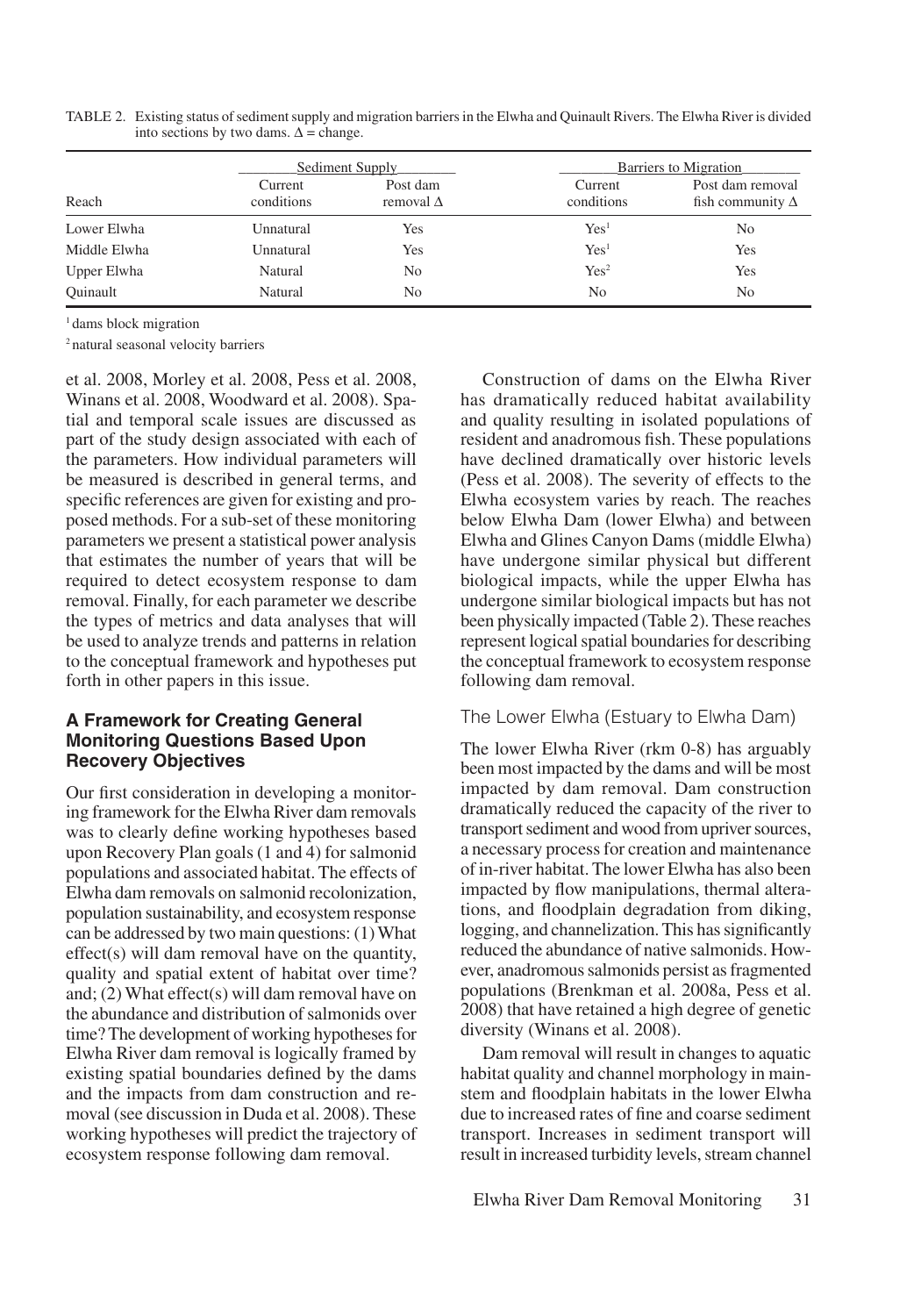aggradation, and stream channel instability (Pess et al. 2008, DOI 1996b). Sediment transport modeling (USACOE 1999) suggests that aggradation of channel beds downstream of the dams will be relatively minor during the first 3–5 yr following dam removal. The initial wave of fine sediments is expected to increase turbidity and temporarily fill pools, but not significantly raise channel bed elevations (DOI 1996b). Coarse sediments stored within the dams are predicted to reach the lower Elwha after several decades, and are modeled to increase bed aggradation by about one meter, in some areas, after 50 yr (DOI 1996b). The rates and duration of turbidity generated by stored fine sediments in the reservoirs are relevant to extant downstream biological populations, and will likely affect salmonid growth and survival in the lower Elwha.

A confounding aspect of the conceptual framework with respect to salmonid response is the use of hatchery outplants. Two hatcheries (Washington Department of Fish and Wildlife Spawning Channel [WDFW] and the Lower Elwha Klallam Tribal [LEKT] Hatchery) were constructed in the lower Elwha River during the 1970s to offset losses in natural salmon production. Following dam removal these facilities will be used to provide coho salmon (*Oncorhynchus kisutch*) and Chinook salmon (*O. tshawytscha*) smolts derived from native Elwha stocks in an effort to maximize returns of adults (Ward et al. *in press*). The hatcheries will also be used to maintain and rebuild remnant populations of pink salmon (*O. gorbusha*), chum salmon (*O. keta*), and steelhead (*O. mykiss*) through the dam removal period using broodstock conservation programs. Because of their current reduced population sizes, only small numbers of these species will be moved to selected habitats (as eyed eggs in hatchboxes, fed fry, or smolts), during and immediately following dam removal (Ward et al. *in press*). The primary focus of hatchery efforts for these species will be to maintain extant populations through a period of short term negative impacts (largely sedimentation) expected following dam removal.

### The Middle Elwha (Elwha Dam to Rica Canyon).

The middle Elwha (rkm 8–26) has also been impacted by a dramatic reduction of sediment and wood from upstream sources as a result of the construction Glines Canyon Dam in 1927. The dams have also submerged  $\sim$ 10 km (40%) of the reach in two reservoirs, resulting in broadscale shifts from lentic to lotic processes. Changes to the native salmonid assemblage in the middle Elwha have been profound due to the direct loss anadromous salmonids. The remnant fish community is now greatly simplified, consisting of rainbow trout, bull trout (*Salvelinus confluentus*), sculpin (*Cottus* spp.), and an established population of exotic brook trout (*S. fontinalis*) (Brenkman et al. 2008a). The complete loss of marine derived nutrients (MDN) from returning anadromous salmonids has likely altered food webs within the middle Elwha (Munn et al. 1996, 1998; Morley et al. 2008).

Effects of dam removal on the middle Elwha will be similar to the lower Elwha in terms of fine sediment (DOI 1996b). In contrast, stream channel aggradation will be significantly less in the middle Elwha than in the lower Elwha, primarily because sediment transport capacity is higher in the steeper middle reach (DOI 1996b, Pohl 2004, Kloehn et al. 2008). As a result, the primary impacts in this reach are likely to be short term and associated with turbidity spikes during and immediately following dam removal.

The middle Elwha will be used to test the effectiveness of hatchery supplementation over a single generation (2–5 yrs, depending on species). A single generation for each species was chosen as a point to assess the initial effectiveness of hatchery supplementation efforts. Although all native species are anticipated to use this reach (DOI et al. 1994), only Chinook salmon and coho salmon will be planted from the hatcheries in significant numbers (Ward et al. *in press*). The middle Elwha contains forested floodplain habitats with numerous side channels and is hypothesized to be quickly colonized by both natural and hatchery origin fish following the removal of Elwha Dam (DOI et al. 1994, Pess et al. 2008).

The middle Elwha also contains two large tributaries, Indian Creek and Little River, that are accessible to salmonids and will not be affected by increases in sedimentation from dam removal. These tributaries provide opportunities for recolonization experiments testing the efficacy of natural and hatchery outplanting techniques. The Little River supports a mixed origin population of resident rainbow trout, including an isolated headwater population possibly of native origin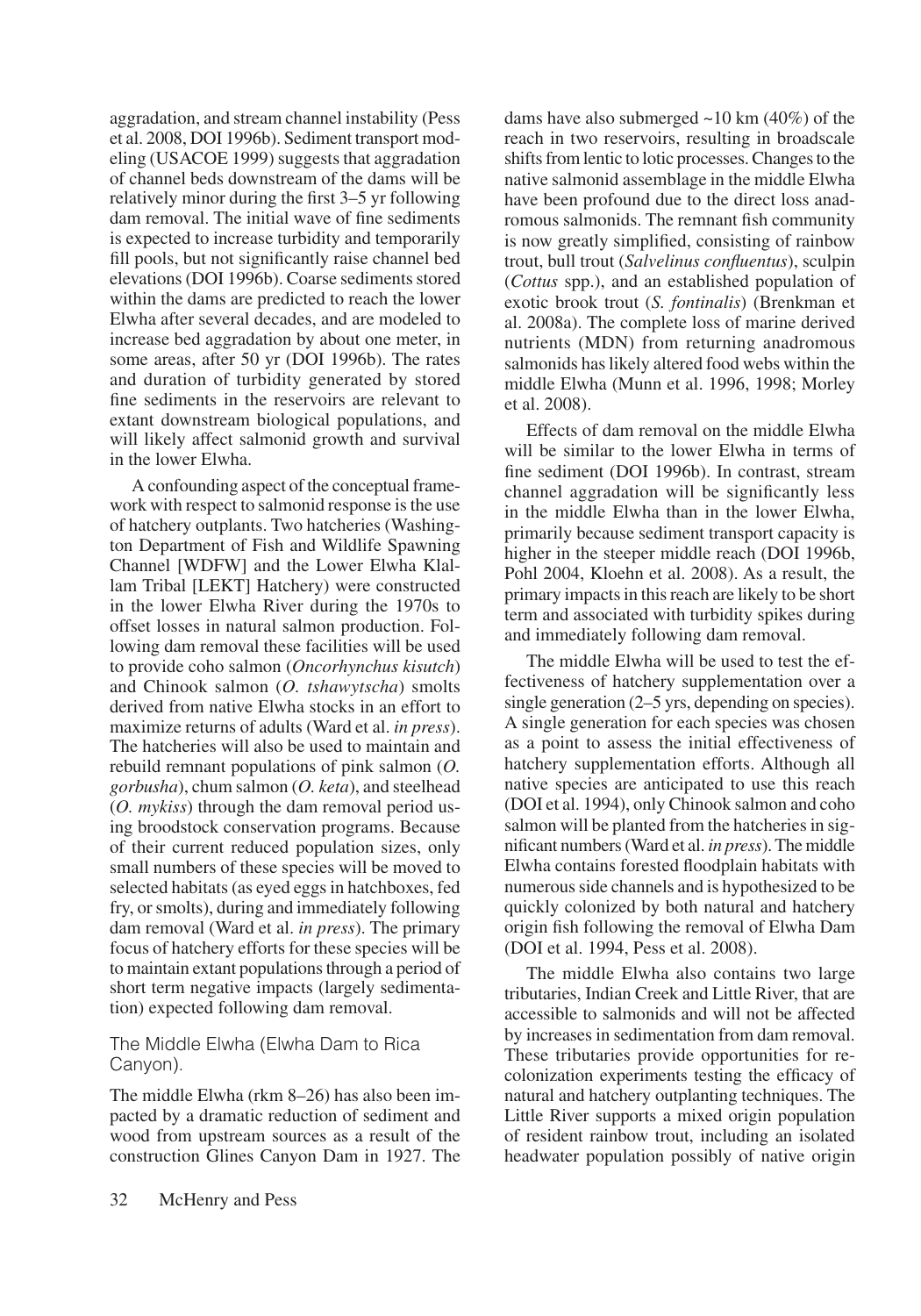(Phelps et al. 2001, but see Winans et al. 2008). Resident rainbow trout populations isolated from anadromous populations are capable of producing anadromous smolts many generations removed from their isolation above anadromous barriers (Hiss and Wunderlich 1994a, Thrower and Joyce 2004). Thus, the Little River is ideal to assess natural recolonization mechanisms by steelhead, particularly given that no hatchery outplanting is planned for the Little River (Ward et al. *in press*).

Indian Creek drains Lake Sutherland which historically supported a population of sockeye salmon (*O. nerka*). A robust population of natural reproducing kokanee (the resident form of *O. nerka*) in the lake may be producing small numbers of anadromous smolts (Hiss and Wunderlich 1994b). Dam removal will allow access by naturally colonizing anadromous sockeye salmon without hatchery supplementation (Ward et al. *in press*). In contrast, other salmon species, particularly coho, derived from hatchery outplants will be directly seeded into Indian Creek (Ward et al. *in press*). The higher proportion of low gradient channels, associated wetlands and the presence of Lake Sutherland also make the Indian Creek basin highly suitable for coho salmon recolonization (Pess et al. 2008). Thus, Indian Creek is ideal to assess coho salmon recolonization mechanisms comparing natural and hatchery supplementation methods (Ward et al. *in press*).

### The Upper Elwha (Rica Canyon to Headwaters)

The upper Elwha ( $>$  rkm 26) will not dramatically change in terms of physical watershed inputs because of dam removal. Natural sediment supply from the upper Elwha River basin since 1927 (when Glines Canyon Dam was built) has averaged  $146 \text{ m}^3 \text{ km}^{-2} \text{ yr}^1 \text{ (DOI 1996b)}$ . However, similar to the middle Elwha, the salmonid fish assemblage has been greatly simplified by dam construction (Brenkman et al. 2008a). The upper Elwha River provides a potential reference reach to assess recolonization for the majority of salmonid species. We define a salmonid reference area as a section (100s of meters to kilometers) of the river where no hatchery practices are conducted for the purpose of accelerating recolonization for a particular species. However, the upper Elwha will not be a reference for all salmonid species because the Recovery Plan currently targets limited Chinook outplanting from hatchery sources in

the upper watershed during the first 10 yr (Ward et al. *in press*). Natural recolonization will be the primary mechanism for other species such as coho salmon, steelhead, cutthroat trout (*O. clarki*), and bull trout. Pink salmon and chum salmon may colonize only limited portions of the upper Elwha, as stream gradient and confinement increases dramatically above ~rkm 30 (the Grand Canyon of the Elwha) and may ultimately limit their distribution (DOI et al. 1994, Brenkman et al. 2008a, Pess et al. 2008).

As none of the tributaries in the upper Elwha will have directed outplanting, they will also be considered reference areas for natural recolonization. Major tributaries in the upper Elwha include Hayes, Lillian, Lost, Goldie rivers and Long creek (Figure 1, see also Table 1, Brenkman et al. 2008a). Existing anadromous and resident populations below each dam will have the opportunity to colonize if they can successfully survive deleterious sediment impacts, by utilizing existing refuge habitats such as groundwater fed side channels and tributaries. We hypothesize that in general salmonids will respond to dam removal by establishing persistent, self-sustaining salmonid populations in the middle and upper Elwha within in one to five generations (2–30 yr) following dam removal (Pess et al. 2008).

In summary, the conceptual framework for dam removal in the Elwha River will be based upon the relative spatial location of the river reach (lower, middle and upper Elwha) as affected by past impacts (dam construction, reservoir innundation) and potential response (physical and biological inputs) to dam removal. Planned management practices, particularly the use of hatcheries to accelerate fish recolonization rates, present challenges to the development of a conceptual framework for monitoring, particularly with regards to establishing reference reaches. However, it is important to note that hatchery outplanting is limited and will be curtailed following recovery.

# **Monitoring Design Considerations**

Many study designs have been proposed for use in evaluation of watershed restoration including before-after (BA), before-after control-impact (BACI), post treatment, and various modifications of these designs such as beyond BACI (Hicks et al. 1991, Underwood 1994, Roni et al. 2005;). Any design calling for a true "control" will be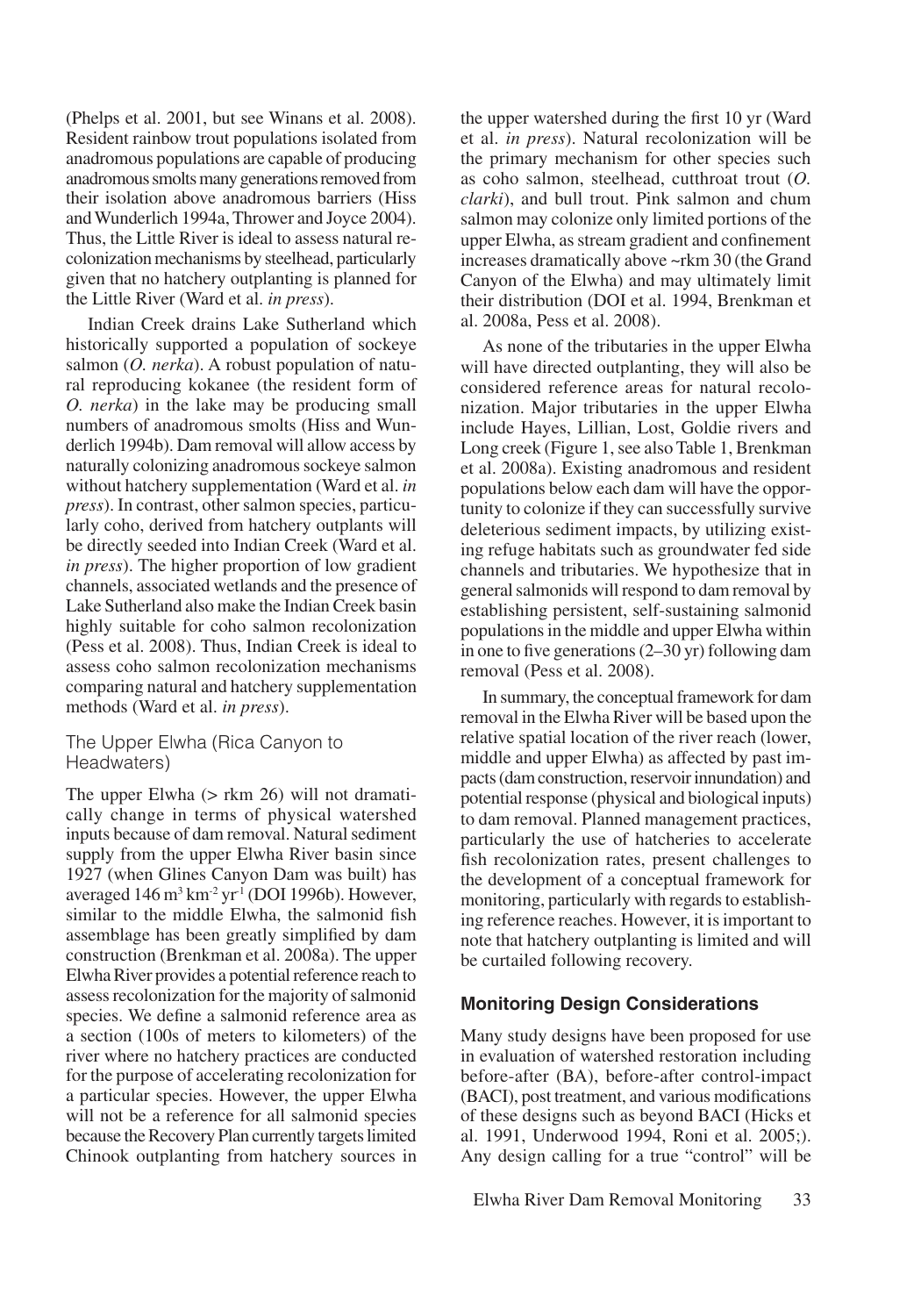

Figure 1. The Elwha River watershed. Reach boundaries are defined as lower Elwha (Estuary to Elwha Dam), middle Elwha (Elwha Dam to Rica Canyon), and upper Elwha (Rica Canyon to Headwaters).

difficult in the case of the Elwha River dam removals, because no true control watershed exists for the Elwha and no comparable dams exist in the same region of the Olympic Peninsula. Given the current availability of resources, we believe that the most appropriate study design for the Elwha River dam removal is a BA design.

Although no true control watersheds exist, we have attempted to identify potential reference watersheds or river reaches throughout western

Washington based on geologic, hydrologic, and ecological variables. The goal of such reference sites is to account for variability in response variables due to factors that operate at larger scales, such as regional weather patterns or long-term climate change, which would operate independently from effects associated with dam removal. Such reference reaches could allow for the identification of larger trends in data gathered before and after dam removal.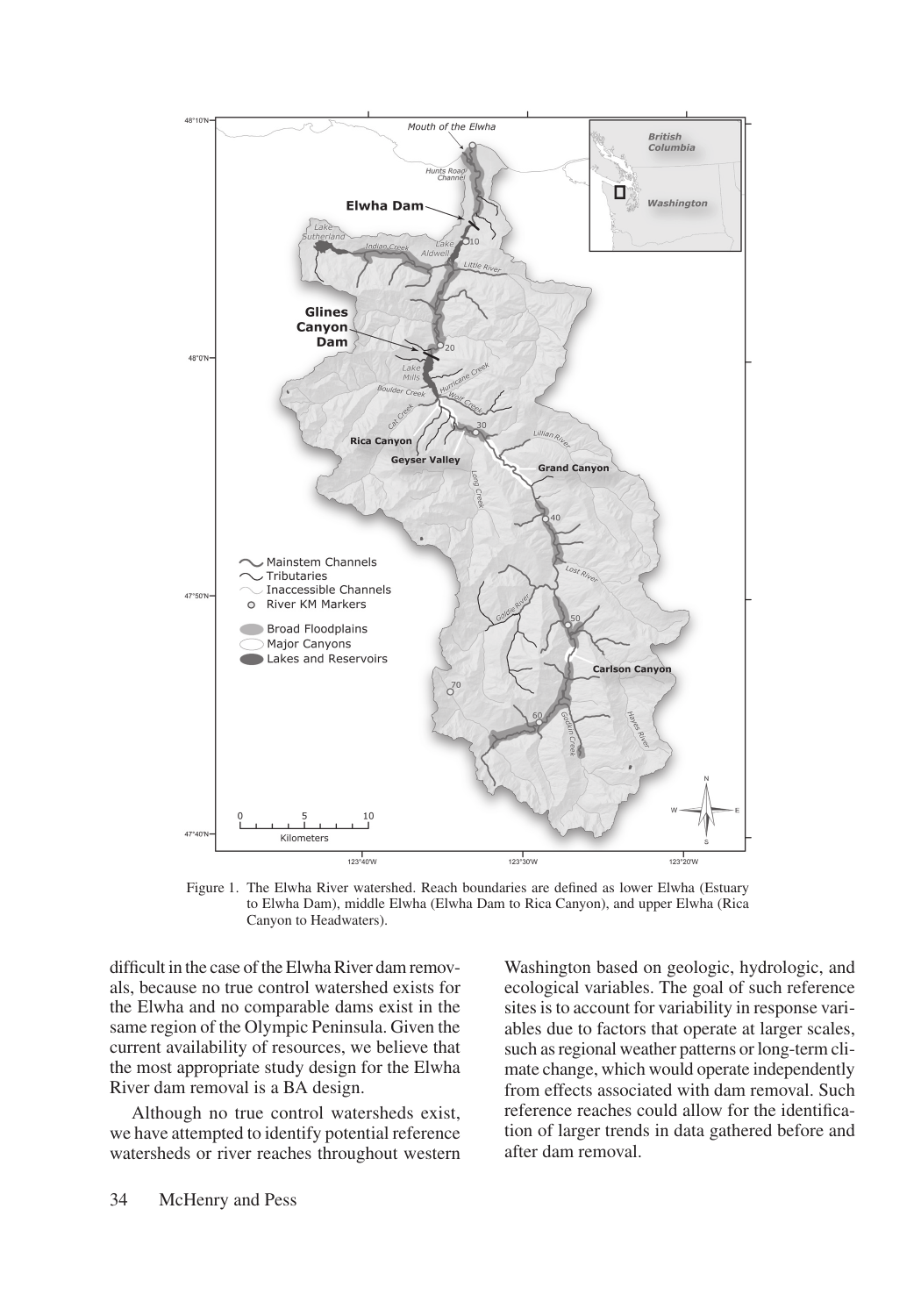

Figure 2. An example reference river selection, based upon river discharge and slope, which compares the Elwha River with other Olympic Peninsula and Puget Sound watersheds.

We examined several locations across western Washington. Based on watershed area and flow characteristics, we found the upper Quinault River to be similar to the lower Elwha (Figure 2). Additionally, both the Quinault and Elwha rivers have similar geology, geomorphic and channel characteristics (e.g., large, low-gradient meandering channels with forested floodplains), and a distribution of hydrologic regimes in each watershed (snow-dominated, transition, and rain-dominated). The Quinault River has been used as a reference reach in existing studies of invertebrates (Morley et al. 2008), river-floodplain dynamics (Kloehn et al. 2008) and fish use that will help inform the outcome of patterns in the Elwha River. It will also serve as a reference to account for large-scale environmental variability (e.g., ocean and climate conditions) that will also affect the Elwha River during and after dam removal. In addition, alluvial reaches in the upper Elwha River will provide reference reaches for reach-level comparisons of habitat quality in the middle and lower Elwha. These unimpacted alluvial reaches also provide a template for how downstream reaches functioned before dam construction.

A single reference reach may limit the ability to infer whether post-dam removal changes are due to the restoration or other factors operating at regional or global scales. However, additional reference sites can also contain high levels of natural variability between sites, as is the case when we examined other potential sites in western Washington. Thus, adding additional unsuitable reference sites could make it difficult to identify the signal of the impact (e.g., sediment) or treatment (e.g., reopening of habitat) variables. The Quinault River is a comparable site which will allow us an opportunity to identify changes due to dam removal, but in all likelihood will not allow for quantitative results to be extrapolated beyond the Elwha.

#### **Monitoring Objectives**

#### Re-establish Self-sustaining Anadromous Salmonid Populations

The primary monitoring objective related to the goal of re-establishing self-sustaining anadromous salmonid populations is to quantify the recolonization rate of habitats by different salmonid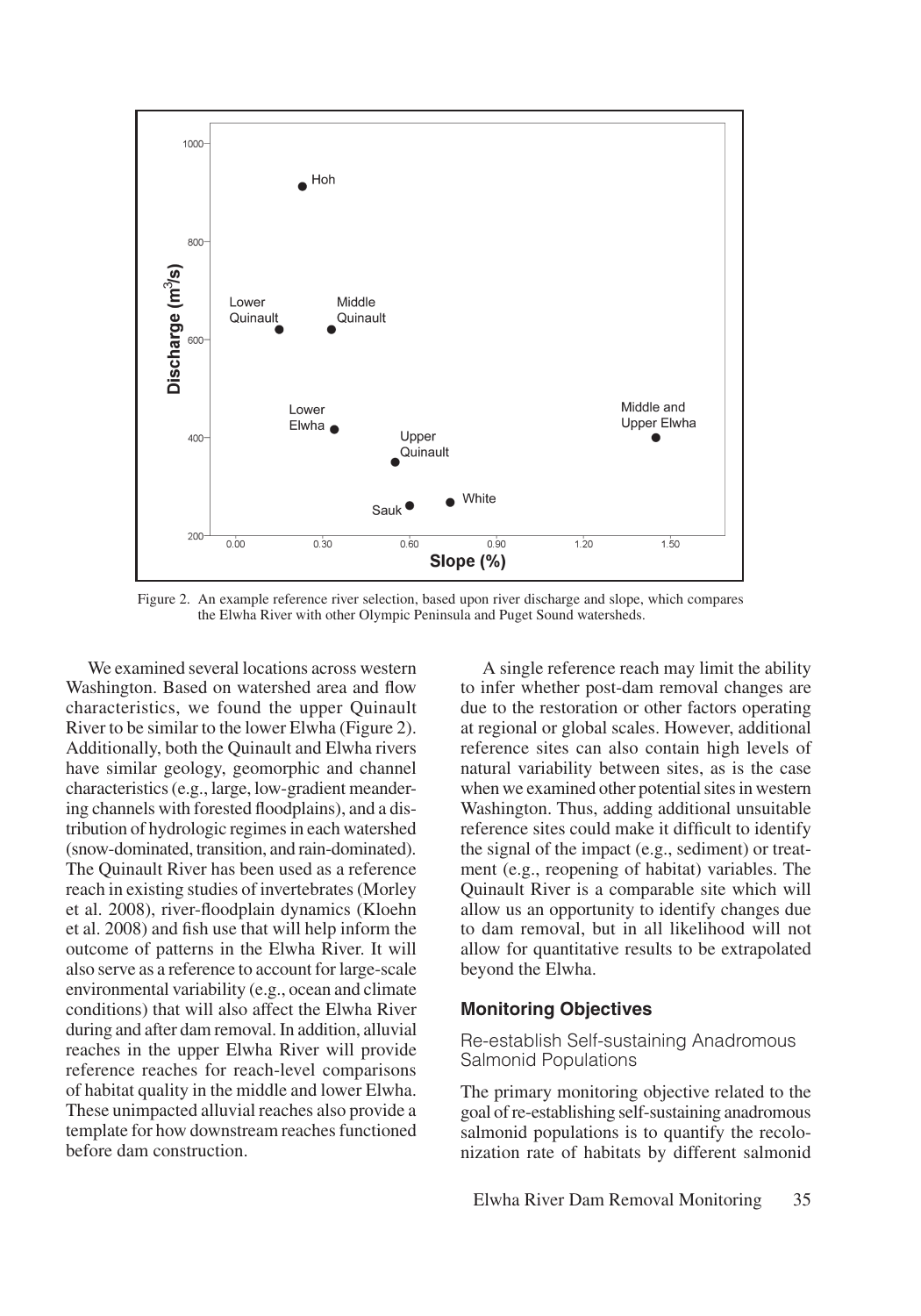species over time. We use two criteria to define a self-sustaining population: 1) colonizing population growth rate exceeds emigration (stray rates from the colonizing population) and immigration (stray rates from the source population); and 2) over 50% of returning adult spawners are from parents that originated from the same area (Cooper and Mangel 1998). Rates of population growth and development of self-sustaining salmonid populations above the dams will vary by species-specific tendencies to reoccupy newly opened habitats, distance from source populations, current population size, and the influence of other management practices identified in the Recovery Plan (Pess et al. 2008). For example, the introduction of hatchery fish at different life stages and in different locations throughout the Elwha River basin will contribute to species-specific spatial and temporal variability in recolonization rates. Recolonization will occur by two processes—natural recolonization and hatchery supplementation. We define natural recolonization as the establishment of self-sustaining populations without the aid of directed hatchery management techniques such as the planting of fish at specific life stages (e.g., fry or smolt). A complete discussion of how natural recolonization rates vary and how this could effect recolonization in the Elwha is provided by Pess et al. (2008).

The Recovery Plan states that natural recolonization will be allowed to occur for species or life forms that are not currently maintained by hatchery production (Ward et al. *in press*). This includes summer run Chinook salmon, cutthroat trout, bull trout, and sockeye salmon. Hatchery supplementation will be used for other species such as coho salmon and Chinook salmon, which have a long history of being raised and planted into the lower Elwha in high numbers. Populations of some species such as pink salmon, chum salmon, and winter run steelhead are currently at such low numbers  $\left($  <1000, <150, and <250 returning adults, respectively) that hatcheries will be used to maintain populations during dam removal through broodstock maintenance programs that attempt to promote gene conservation. The number of hatchery salmonids planted into the Elwha River at different life stages (outplanting) in subsequent generations will be primarily based upon population rebuilding rates and to a lesser extent the availability of salmonid stocks in the lower Elwha (Ward et al. *in press*).

The combination of natural and artificial recolonization for some salmonid species confounds attempts at quantifying salmonid recolonization in the Elwha River. Various supplementation strategies will be used at different locations within the three general reaches (lower, middle, and upper Elwha). Each reach will receive different levels of supplementation: (1) single species (Chinook salmon) supplementation in the upper Elwha; (2) a temporally (e.g., 5 yr) and spatially limited multiple-species supplementation in the middle Elwha; and (3) a standard practice supplementation reach below Elwha Dam (Ward et al. *in press*).

It is understood that there is a great deal of spatial and temporal interdependence between locations in a river network due to fluvial connectivity and the ability of fish to move upstream. For example, upstream inefficiencies in nutrients and primary productivity can create opportunities and benefits to downstream recipient organisms (Vannote et al. 1980, Polis et al. 1997). Salmonids can migrate from disturbed areas and establish spawning populations following a major disturbance, resulting in population densities that were greater than prior to the disturbance (Roghair and Dolloff 2005). Thus, there will be interdependence and correlation between upstream inputs and downstream productivity in the same system or movement of the response variable of interest between control and impact reaches. The goal of having different strategies in different locations is to focus hatchery supplementation efforts into discrete areas, which may provide an opportunity to examine natural recolonization of those species with no hatchery supplementation at a preidentified scale (e.g., site, reach, and watershed) and potential areas to observe interactions between natural and hatchery produced salmonids within a given species.

One way to quantify the interactions of hatchery supplementation between these different strategies is to mark all hatchery fish released so that the origin of adults can be determined. This will also allow for the assessment of the effectiveness of hatchery supplementation toward the establishment of self-sustaining spawning populations. Initial efforts have been made to differentiate between hatchery and naturally spawning salmonids in the Elwha River. Chinook salmon from the WDFW hatchery are now thermally marked as juveniles, allowing the determination of origin through otolith analysis. Coho salmon and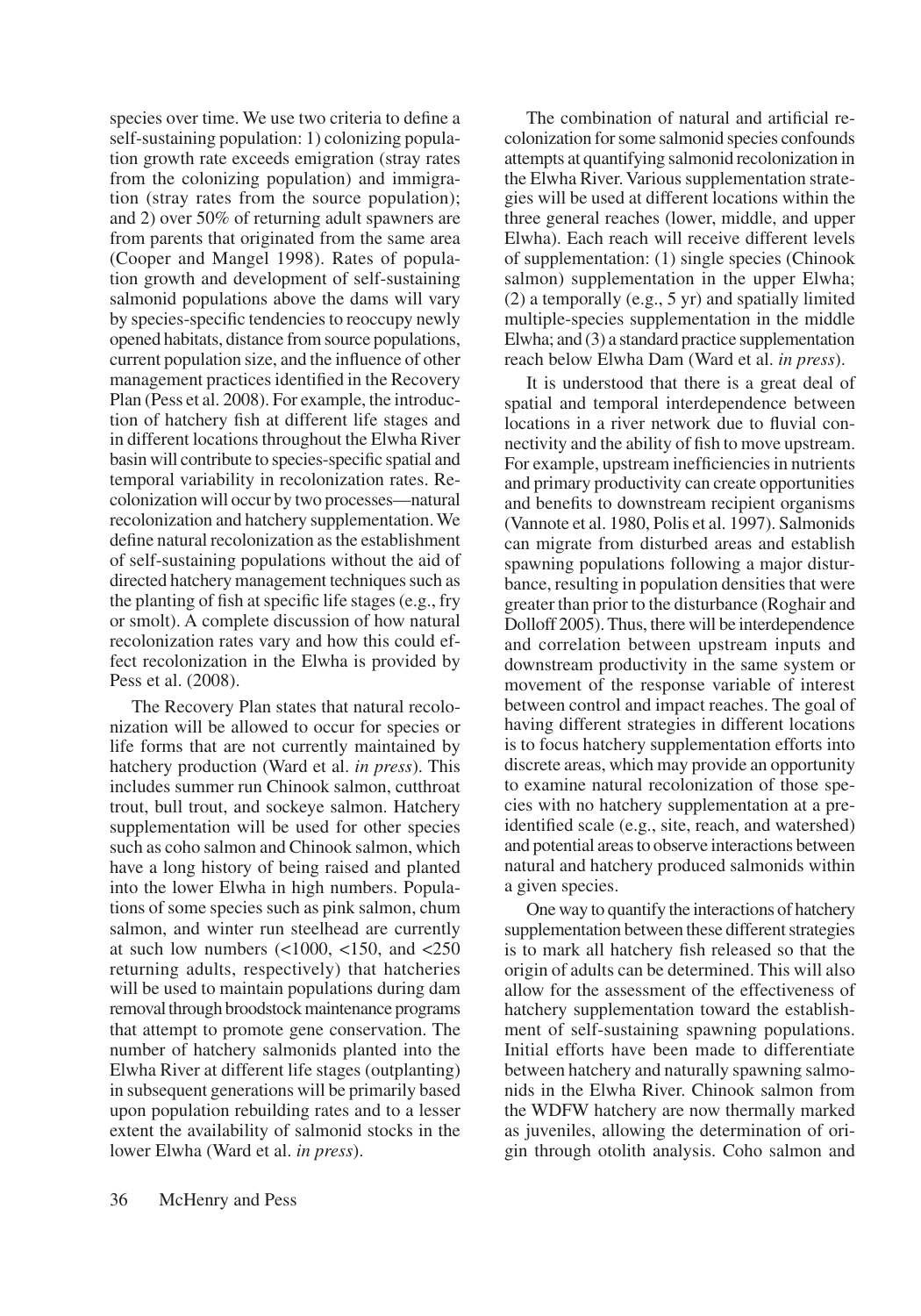steelhead from the LEKT hatchery are currently marked with either coded wire tags (CWT) or fin clips. An additional tool is the analysis of tissue samples, collected from adult or juvenile fish, using microsatellite DNA markers. Winans et al. (2008) are currently establishing genetic baselines for all Elwha salmonids (natural and hatchery). This information can be used to assess parentage and thus the origin of fish occupying any given habitat in the Elwha.

#### Recolonization Monitoring Parameters

The measurement of several parameters to enumerate fish recolonization rates, including adult and juvenile abundance, recruits per spawner, smolts per spawner, proportion of native origin returns, and survival at specific life stages (Table 3) will be necessary to adequately monitor salmonid recolonization response. In addition, the proportion of potentially habitable river network that is occupied by anadromous salmonids will be an important measure of changes in spatial distribution due to dam removal (Table 3). Large-scale disturbances that have both immediate (e.g., pulse) and long-term (e.g., press) effects can translate to changes in variation (Underwood 1994). The Elwha dam removals are an excellent example. If salmonid species survive the short-term, negative

disturbance associated with increased levels of sediment and temporally unstable habitats, then large areas of newly accessible habitat may result in long-term gains at the population level. We will use adult and juvenile abundance and population productivity metrics to assess both short- and long-term changes at the population level (Table 3). These metrics will include the rate of change, mean, and variance in each parameter category. We will attempt to measure the rate of change of these parameters in occupied and newly accessible habitats to gain a watershed-scale perspective of the relative contribution of new habitats.

The general sampling approach for recolonization parameters will be a stratified sampling approach (Table 3). A stratified sampling approach uses the hierarchical nature of physical and biotic variables to identify how each variable is nested within a larger variables, and at which scale this occurs. For example, stream channel substrate is nested within several variables occurring at larger scales, including channel gradient, valley confinement, channel roughness and geology. Spatially this also incorporates the heterogeneous nature, or patchiness, of the habitat being sampled. Many of these differences are captured in the Elwha River by general habitat types such as tributary, confined mainstem, unconfined mainstem, and

| TABLE 3. Fish recolonization parameters expected to be monitored before, during, and after dam removal in the Elwha River. |
|----------------------------------------------------------------------------------------------------------------------------|
| Reach scale refers to newly opened and pre-dam removal reaches                                                             |
|                                                                                                                            |

| Parameter                    | Scale                                                | <b>Statistics</b>                                 | Technique(s)                         | Frequency                            | Sampling Scheme                                                            |
|------------------------------|------------------------------------------------------|---------------------------------------------------|--------------------------------------|--------------------------------------|----------------------------------------------------------------------------|
| Adult-Abundance <sup>1</sup> | Reach and population                                 | Mean<br>Variance<br>Rate of change                | Spawner surveys                      | Annual                               | Stratified by habitat<br>and using index<br>reaches and random<br>sampling |
|                              | Juvenile Abundance <sup>2</sup> Reach and population | Mean<br>Variance<br>Rate of change                | Snorkeling<br>Electrofishing         | Seasonal<br>and annual               | Same as above                                                              |
| Productivity                 | Reach and population                                 | Recruits per<br>spawner<br>Smolts per<br>spawner  | Spawner surveys<br>Smolt traps       | Annual<br>Annual                     | Same as above                                                              |
| Origin                       | Reach and population                                 | $\%$ return                                       | Microsatellite<br><b>DNA</b> markers | Annual                               | Same as above                                                              |
| Distribution                 | Reach                                                | Proportion of<br>newly opened<br>habitat occupied | Spawner surveys<br>Radio-telemetry   | Annual<br>Supplimental<br>to surveys | Same as above                                                              |

<sup>1</sup> Chinook salmon, pink salmon, steelhead

2 Chinook salmon, coho, steelhead.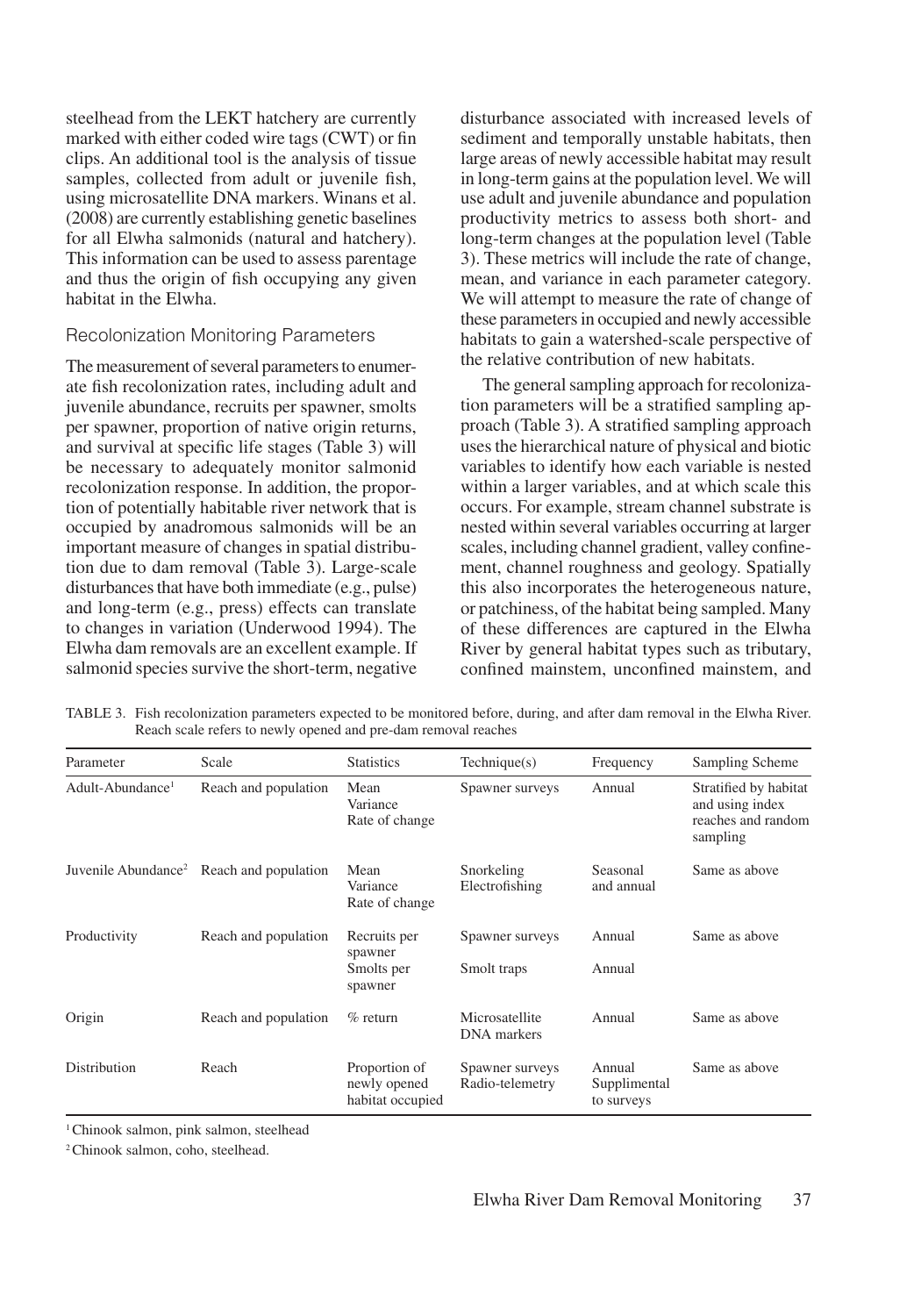TABLE 4. Adult salmon population enumeration techniques based upon species and location. Spawner surveys are not feasible for all species and reaches due to seasonal differences in flow and visibility associated with peak spawning time of different species (Adapted from Roni et al. 2005). NA = not applicable.

| Location                  | Chinook        | Coho                                  | Steelhead      | Pink           | Chum                                  | Sockeye     |
|---------------------------|----------------|---------------------------------------|----------------|----------------|---------------------------------------|-------------|
| <b>Tributaries</b>        | NA             | Spawner survey                        | Spawner survey | Spawner survey | Spawner survey                        | Weir counts |
| Side Channels             | Spawner survey | Spawner survey                        | Spawner survey | Spawner survey | Spawner survey                        | NA          |
| Upper Elwha-<br>Mainstem  | Spawner survey | Spawner survey                        | Spawner survey | Spawner survey | Spawner survey                        | NA          |
| Middle Elwha-<br>Mainstem | Spawner survey | Spawner survey<br>Fish Wheel<br>Sonar | Spawner survey | Spawner survey | Spawner survey<br>Fish Wheel<br>Sonar | Weir counts |
| Lower Elwha-<br>Mainstem  | Spawner survey | Sonar                                 | Spawner survey | Spawner survey | Sonar                                 | Weir counts |

floodplain (Munn et al. 1998, Kloehn et al. 2008, Pess et al. 2008) measured over time at specified locations. We will attempt to include replication at specific scales such as the site or reach and to include random sampling in the overall structure of the sampling approach so as not to just focus on index reaches over time. However, due to funding constraints it is unclear how much replication and random sampling will occur and whether or not there will be balanced number of sites for each parameter category.

We will measure adult salmonid abundance by the number of returning adults. Spawner surveys will be used to determine the number of returning adults during summer, early fall, and spring when flows are typically low and clear. During these time periods, we will focus upon Chinook salmon, pink salmon, and steelhead. Spawning ground surveys of live fish, carcasses, and redds will be conducted on foot at 10–14 day intervals throughout the spawning period. Spawner surveys will include mainstem, floodplain, and tributary channels to gain comprehensive estimates of adult salmonid abundance and distribution by major habitat type. This technique has been established in the lower Elwha, but will need to be expanded into the middle and upper Elwha following dam removal. The upper Elwha presents a significant challenge, as access to roadless areas at the limit of upriver fish distribution requires multi-day (at least 5 days for the uppermost portions of the watershed) hiking in the backcountry.

Fall and winter spawning species (coho salmon and chum salmon) that return when river discharge

is typically higher (and visibility lower) make traditional visual survey techniques difficult, particularly in mainstem habitats. Other sampling technologies, including a fish wheel (Meeham 1961) and sonar imaging (Moursund et al. 2003), are currently being tested on the Elwha River to ascertain their ability to estimate adult abundance. If successful, a fish wheel can be used to estimate adult population size using mark-recapture techniques. It is important to note that accurate measures of adult abundance will be challenging to obtain in the Elwha because of access, flow, and visibility issues. Table 4 summarizes the existing and projected adult enumeration techniques by species and habitat type for the Elwha River.

Radio-telemetry (High et al. 2006) will be applied to assist the determination of recolonization rates to the upper basin. This technique may be particularly useful for fall and winter timed spawners that will be difficult to enumerate using traditional counts. A series of seven monitoring antennas have been established along an upstream gradient in the Elwha River. This system is currently being used to assess bull trout and resident rainbow trout movements in the river sections above, between, and below the dams (Sam Brenkman, Olympic National Park, personal communication) as well as coho salmon (Burke et al. 2008) and winter-run steelhead behavior in the lower Elwha. Individual adult fish will be captured in the lower river and surgically implanted with radio tags to assess upstream migration rates and distances. Supplemental ground tracking and aerial overflights will be conducted in an effort to expand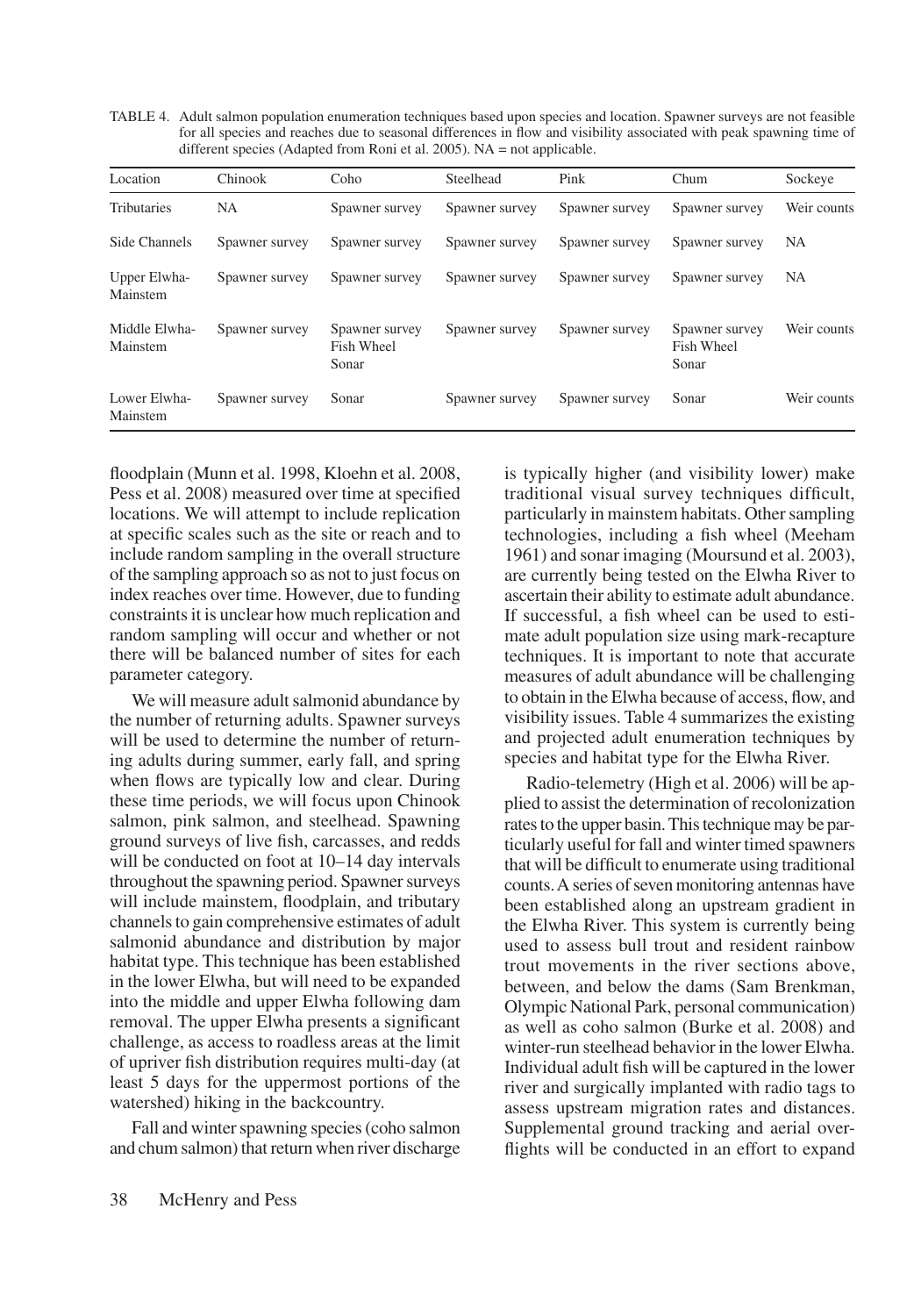spatial coverage of the watershed with the goal of identifying spawning aggregations.

Repeatable spatial and temporal monitoring of juvenile abundance using snorkeling techniques at stratified (e.g., mainstem, floodplain, and, tributary habitats within the lower, middle, and upper Elwha) index areas as well as in randomly sampled locations will be an important technique for monitoring response of Elwha fish communities. Snorkeling provides non-invasive, reasonably precise estimation of abundance (Thurow et al. 2006). Juvenile fish population estimates conducted over different reaches of the river can be used not only to monitor recolonization of habitats, but changes in fish community structure over time. This will be particularly important in the middle and upper Elwha, where fish communities are currently dominated by resident rainbow trout and bull trout (Brenkman et al. 2008a). As anadromous species move into these areas, community structure is anticipated to change, as seen in other Pacific Northwest watersheds where recolonization has occurred (Brenkman et al. 2008a, Anderson et al. *in press*).

Snorkel surveys are considered an appropriate tool to use in the Elwha because the natural variability between units, seasons, and years can be quite high (Pess et al. 2008). Having high natural variability means that sampling greater habitat area increases the precision of mean density estimates relative to the trade-off of increasing observation error, which can typically be larger with snorkel surveys relative to other techniques such as electrofishing. Regardless of the technique utilized both observation and process error will be quantified in order to detect trends following dam removal. The biggest drawback with using snorkel surveys will occur during and immediately after dam removal when turbidity levels are high and visibility will be low. During these periods, other methods such as electroshocking (Connolly and Brenkman 2008) and seining will be utilized to obtain juvenile population estimates in mainstem habitats.

To assess changes in salmonid productivity, we will monitor smolt abundance using traps including rotary screw traps in the mainstem and fence weirs in floodplain channels and tributaries. Currently a 2.45 m diameter rotary screw trap is used in the lower Elwha (rkm 0.5) between February and June to sample smolt outmigration rates and timing. The screw trap has been fished annually since 2005, sampling a small proportion of the flow during peak outmigration periods. This has allowed for the estimation of smolt production for several salmon species including Chinook, coho, pink, and chum. The trap will be used in combination with adult enumeration to provide estimates of productivity such as the number of smolts produced per spawner. Additional smolt trap sites will be established following dam removal to monitor production from newly accessible portions of the watershed. Of particular importance will be an additional mainstem site that would measure output from the upper Elwha watershed and in the large middle Elwha tributaries (Indian Creek and Little River). Smolt traps will also provide a convenient means of collecting fish for genetic analysis, fish health screening, and tagging.

### **Evaluating Physical and Biological Ecosystem Responses**

Dam removal on the Elwha River will release large volumes of stored sediment that will, over the short term, affect ecosystem productivity in the downstream reaches, estuary and nearshore. As sediment levels stabilize following dam removal, populations of anadromous fish will colonize upstream reaches increasing nutrient availability for freshwater ecosystems after nine decades of absence. Dam removal also restores natural hydrologic conditions (flow, temperature) and other critical habitat forming processes (large wood transport). Additionally, two reservoirs will be drained and exposed sediments on the reservoir bottom will be revegetated through natural processes (Brown and Chenoweth 2008) as well as supplemental revegetation (Chenoweth et al. *in press*). Sedimentation due to dam removal and subsequent habitat degradation, the restoration of natural watershed processes, habitat expansion, and increases in nutrient availability focus the Elwha River ecosystem recovery monitoring efforts on four areas: (1) habitat and food web response to the release of stored sediment in the middle and lower Elwha; (2) food web response to salmon recolonization in the middle and upper Elwha; (3) the recovery of reservoir reaches as forests recolonize exposed reservoir sediments; and (4) responses of the river delta and nearshore ecosystem to release of stored sediment. We emphasize one and three and note that Elwha food web response (Morley et al. 2008) and the nearshore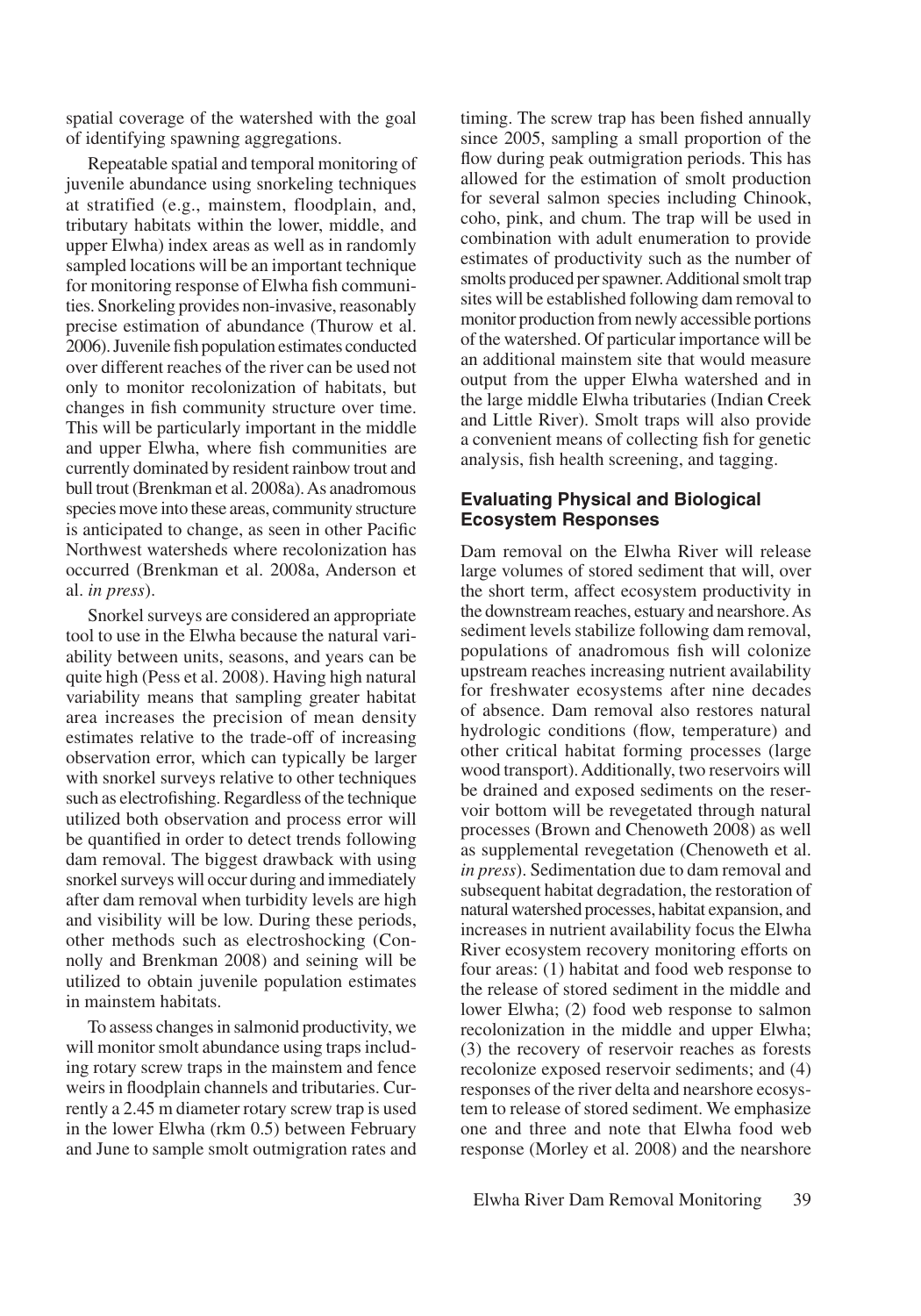monitoring efforts are developing simultaneously (e.g., Schwartz 2005, Warrick et al 2008; see also Shaffer et al. 2008).

### Habitat Response to the Release of Stored Sediment

Measuring the response of fish habitat to the release of stored sediment will focus on the mean, variance, and rate of change in habitat quantity and quality (Table 5). We will monitor spawning gravel beds in mainstem and side-channel habitats in the lower and middle reaches (including the reservoirs), where the greatest changes are anticipated as a result of dam removal. In addition there will be reference sites in the lower portion of the upper Elwha (e.g., Geyser Valley), and the Quinault reference reach in order to gain a quantitative estimate of variability in available spawning area for each habitat type. Spawning gravel aggregations are defined as gravels (16–64 mm) and cobbles (64–128 mm) that exceed 3.0  $m<sup>2</sup>$  in surface area for larger salmonids, and 1.5 $m<sup>2</sup>$ for smaller salmonids (Bjornn and Reiser 1991, Beechie and Sibley 1997). These areas will be located and mapped using GIS. This technique has been used to map changes in Chinook spawning aggregations in the lower Elwha (McHenry et al. 2007).

We will monitor changes to the bed surface and subsurface in order to quantify changes in spawning habitat quality over time (Table 5). Large increases in the supply of fine sediment will affect quality of salmon spawning habitats and may be visually obvious in the bed surface material (Roni et al. *in press*). These can be evaluated by surface pebble counts or a measure of embeddedness (e.g., Potyondy 1989). More subtle changes in fine sediment delivery to channels can be monitored by changes in the subsurface material, which may not be obvious on the bed surface (Young et al. 1991).

We propose to visually estimate substrate size and embeddedness in every potential spawning area, and to conduct pebble counts (Wolman 1954) in every 10th habitat measured (Roni et al. *in press*). We will analyze changes in  $D_{50}$  and the proportion of substrate that is sand or finer (< 2 mm) over time. Annual summer surveys are initially recommended for all spawning habitat quality and quantity metrics, though periodic (every other year or third year) may be more feasible. We also propose to monitor subsurface fine sediment  $(< 0.85$  mm) using bulk sampling techniques (Schuett-Hames et al. 1999) in selected areas of the Elwha River. Emphasis will be placed on habitats in the lower and middle reaches (including exposed reservoir surfaces following dam removal). Areas in the upper

| Parameter                                                                          | Scale           | <b>Statistics</b>                  | Technique                        | Frequency                                                    | Sampling Scheme                                                                |
|------------------------------------------------------------------------------------|-----------------|------------------------------------|----------------------------------|--------------------------------------------------------------|--------------------------------------------------------------------------------|
| Habitat response<br>to release of stored<br>reservoir sediment                     | Reach/watershed | Mean<br>Variance<br>Rate of change | Gravel mapping                   | Annual                                                       | Stratified and including<br>index reaches and annual<br>randomly located sites |
|                                                                                    | Reach/watershed | Mean<br>Variance<br>Rate of change | <b>Embeddedness</b>              | Annual before<br>and every 3 yrs<br>following dam<br>removal | Every $10th$ habitat sampled                                                   |
|                                                                                    | Reach/watershed | Mean<br>Variance<br>Rate of change | Sub-surface<br>sediment sampling | Same as above                                                | Stratified and including<br>index reaches and<br>randomly located sites        |
|                                                                                    | Reach/watershed | Mean<br>Variance<br>Rate of change | Census of pool<br>depths         | Annual                                                       | Stratified and including<br>index reaches and<br>randomly located sites        |
| Reservoir reach<br>recovery as forest<br>recolonize exposed<br>reservoir sediments | Reach           | Mean<br>Variance<br>Rate of change | see list above                   | Annual                                                       | Complete census                                                                |

TABLE 5. Candidate ecosystem monitoring parameters that could be collected before, during, and after dam removal in the Elwha River. Reach scale includes newly opened and pre-dam removal reaches.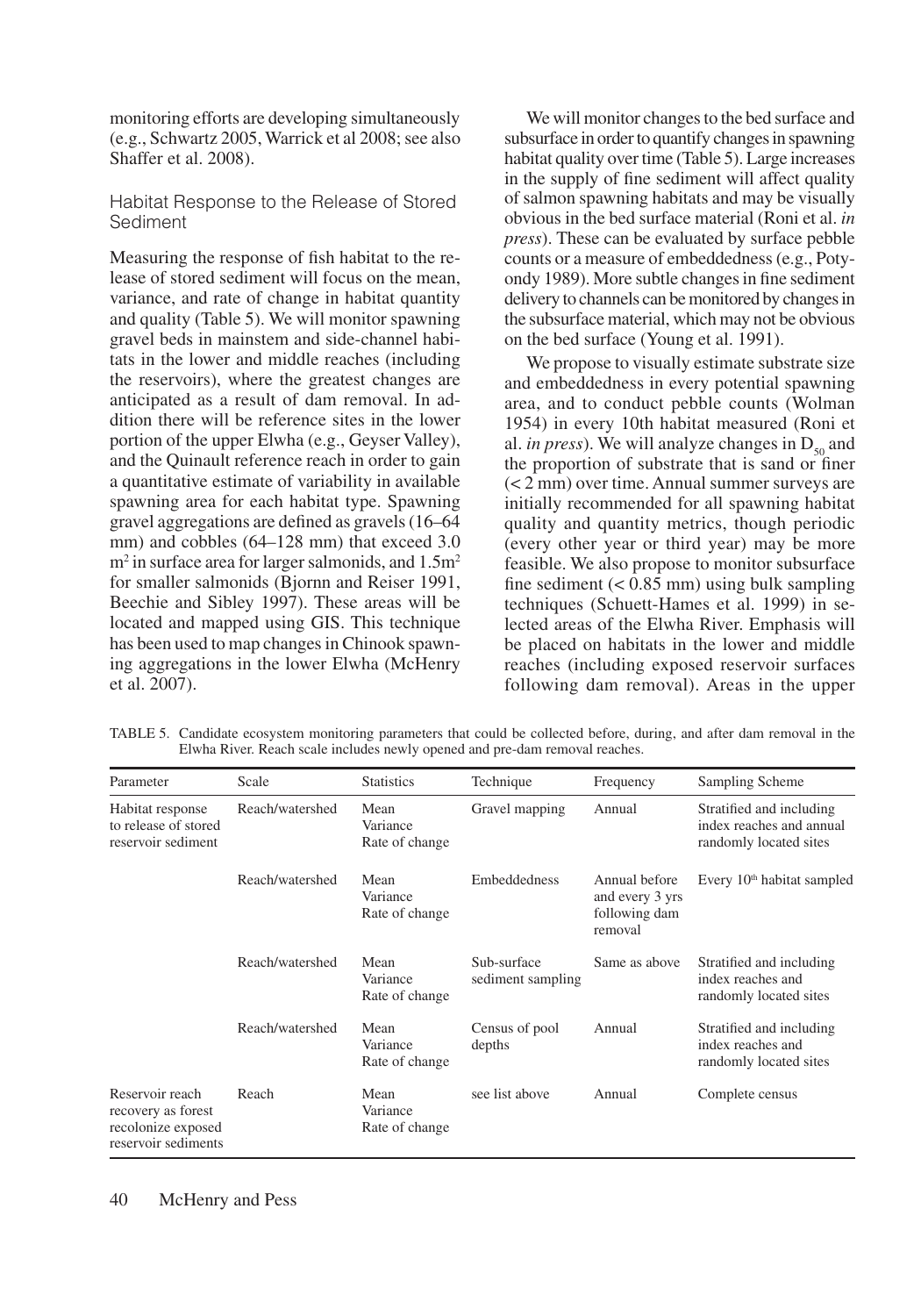Elwha represent potential reference conditions of unimpacted spawning habitat.

An additional area of emphasis will be the effect of dam removal on the quality and distribution of rearing habitats in the Elwha River. Habitat measurements will focus on the quantifying the amount, location, and condition of habitat types, especially in regards to the parameters related to sediment and wood supply, which are expected to change following dam removal (Table 5). Field measurements will include parameters sensitive to changes in sediment supply such as habitat unit type and area, residual depth of pools, variation in bed material grain size, and size and abundance of wood debris (Beechie et al. 2005). One example of this is change in residual pool depth. Holding pools are a critical habitat for most spawning salmonids, and pool filling is likely to be the most obvious effect of sediment release after dam removal (Roni et al. *in press*). Repeated surveys of thalweg profiles or channel cross sections can indicate changes in bed elevation variability (Madej 1999), but these methods are expensive and yield little information directly relevant to holding pools or spawning habitat. Measurement of residual pool filling is a direct measure of changes in holding habitat quality, but the method is relatively time consuming to apply over a large area. Measuring changes in number of pools or residual pool depth is more efficient than other techniques because surveys can be conducted rapidly (Beechie et al. 2005), and the information obtained is a direct measure of holding habitat availability and quality. Hence, we propose to monitor residual pool depths in all pools in accessible mainstem reaches, and record locations of pools with GPS. Pools will be identified and measured by floating the mainstem and walking the floodplain channels on an annual basis. Because we expect the location of many bedrock pools to remain stable following dam removal, we will track changes in depths of individual pools over time. Because some pool locations will shift frequently with channel migration and movement of wood debris jams, we will also compare frequency distributions of residual depths in each reach over time.

Dam removal also restores the natural fluvial transport process for large wood to the lower and middle reaches of the Elwha. These reaches have been historically depleted of in-channel wood and their riparian forest sources (Johnson 1997, McHenry et al. 2007). Annual surveys of in-channel

wood snags and accumulations (jams) have been established in the lower Elwha (below Elwha Dam) since 2001 (McHenry et al. 2007). Surveys involve measurement of individual piece characteristics (e.g., species, size) as well as geographic location. These provide useful information on the quantity and quality of large wood and its function for habitat forming processes. This wood budgeting approach also provides information on rates of recruitment, longevity, and movement. These surveys will be repeated at 5 yr intervals in the lower Elwha. Expansion of the wood budget to include the middle Elwha would also be an important priority.

Removal of Elwha and Glines Canyon Dams exposes ~324 ha of former reservoir surface to fluvial processes. This ~10 rkm of river reaches will be initially devoid of vegetation and subject to high rates of sediment transport from the reservoir surfaces, where the bulk of sediments have accumulated since dam construction. Initially, channel instability is likely to be high, with harsh and unstable conditions of spawning and rearing habitats for both resident and colonizing fish. The exposed reservoir surfaces will require extensive revegetation efforts and a restoration and monitoring plan has been prepared to accomplish this goal (Chenoweth et al. *in press*). Current planned monitoring for the reservoir surfaces focuses on vegetative responses only (Chenoweth et al. *in press*).

We propose to implement intensive survey efforts within the newly exposed reservoir surfaces following dam removal. These areas are likely to highly dynamic during peak sediment transport periods with unstable braided channel morphology. Analysis of historic aerial photographs and existing bathymetry indicates that both reservoirs were formerly unconstrained alluvial valleys dominated by island braid channels (DOI et al. 1994, Chenoweth et al. *in press*). We will use both remote sensing and *in situ* data collection techniques described throughout this paper to asses changes in physical and biological habitats (Table 5).

### Ecosystem Study Design Considerations

River and floodplain habitats are dynamic, creating a shifting mosaic of terrestrial and aquatic habitats (Stanford et al. 2005). Sampling strategies must therefore accommodate channel movement across the floodplain by allowing sample locations to move between years. We stratify habitats into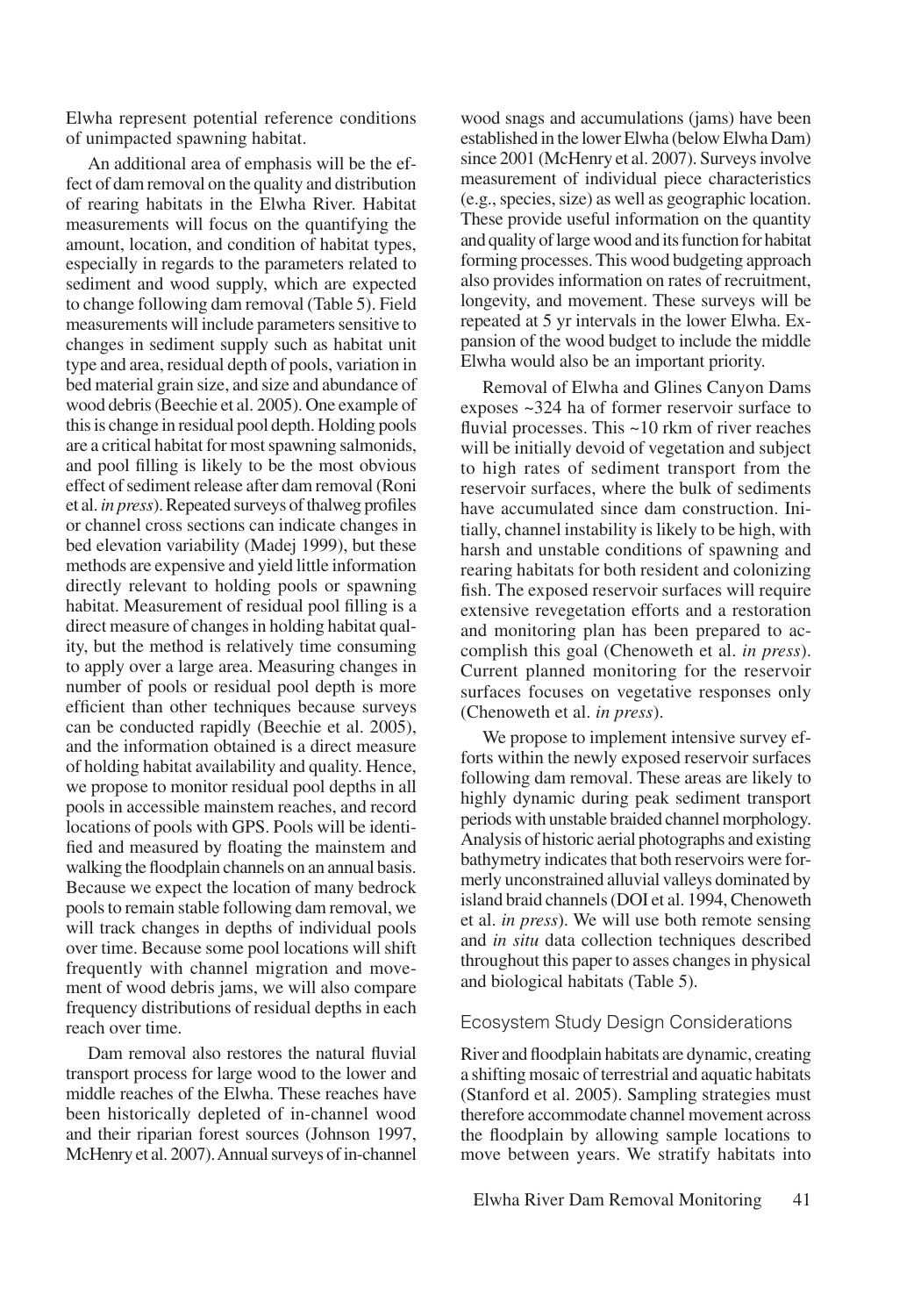three general types (e.g., floodplain, mainstem, and tributary) and will sample each type throughout a given study reach for each sample year. In this way, we will represent all habitat types in each year regardless of channel movement. Within each general habitat type we will identify more specific habitats at the site scale (e.g., pool, riffle, and glide) and develop a sample design to assure that sampling of ecosystem components broadly represent both specific and general habitat types. We will then sample attributes in the same locations so that we can document changes over space and time (e.g., periphyton, benthic invertebrates, fishes are sampled every nth pool and riffle within a side channel). We will couple this field sampling design with channel mapping to characterize spatial and temporal trends in each ecosystem parameter at the site, reach, and watershed scale. This sampling design will allow results to be scaled up from the site to characterize each reach in aggregate.

# **Power Analysis**

One of the key components to the Elwha monitoring effort is to link the objectives, study design, and monitoring parameters to expected outcomes. To address these fundamental monitoring questions, we used a power analysis to examine the number of years required to detect statistically significant change, given different effect sizes (i.e., magnitude of change before and after dam removal) in a sub-set of the parameters described above (Figure 3). *A priori* power analyses such as these are an important, yet often overlooked, step in identifying the level of effort, amount of time, and consequently overall cost necessary for restoration monitoring. Specifically, we determined how many years of post-dam removal data would be needed in order to detect a zero to four-fold (i.e., 0 to 400 %) effect size, 95% of the time (alpha = 0.05), with a power of 0.80 (i.e., type II error  $=$ 0.20). We assumed a before-after-control-impact



Figure 3. Power analysis results for select Elwha River monitoring parameters showing the number of years required to detect 50% to 400% effect sizes, 95% of the time, with an alpha of 0.05.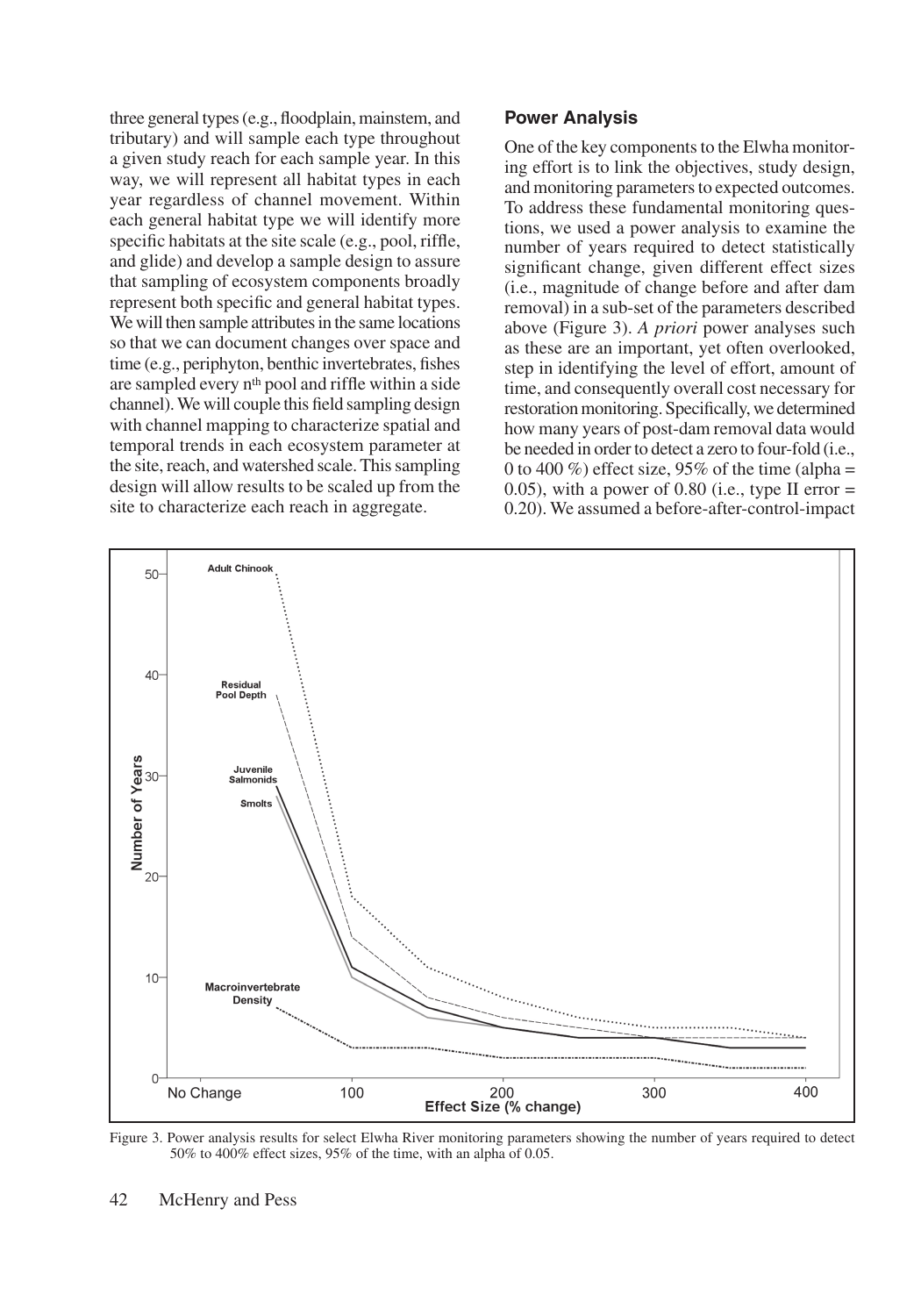(BACI) design for each parameter and examined a range of effect sizes.

The parameters chosen for this exercise, and likely to be part of a final monitoring plan, include adult salmonid population size, juvenile salmonid fish density, the number of outmigrating Chinook smolts, residual pool depth, and benthic invertebrate density. We identified a "control" or reference reach for each parameter and have between 2–10 yrs of before (pre-removal) data for each. Reference data for juvenile fish density, residual pool depth, and invertebrate density were from reaches in the Quinault River where we will continue to sample following dam removal. Reference data for adult Chinook salmon and pink salmon populations come from the Dungeness River, the nearest large river system in the Strait of Juan de Fuca. The correlation in the population size estimates for each species between the Elwha and Dungeness populations is over 0.80. These data will also be collected following dam removal. No reference data was available for outmigrating Chinoook salmon smolt counts, so we used data from Elwha River chum salmon as a proxy. Effect size examined for each parameter was in increments of a one-fold (100%) increase. We used a range of 0 to 400% based on changes seen in other watershed-scale restoration actions and salmonid response (Solazzi et al. 2000). The between-year variance for each metric was calculated by using time series data for each variable.

The number of years needed to detect a statistically significant change varied considerably among parameters (Figure 3). Adult Chinook salmon required the greatest amount of time, ranging from 7 to 50 yrs, depending upon the effect size. It will take a little over a decade (two generations) to detect a significant difference in Chinook population size following dam removal, assuming a 250% increase, which is comparable to other reach and watershed-scale responses by salmonids (Roni and Quinn 2001, Solazzi et al. 2000). The amount of time required to detect significant differences in invertebrate density was the shortest at 1–7 yrs. Juvenile salmonid density and the number of outmigrating smolts showed similar time frames between 3 and 28 yrs, while the amount of time required to detect change in residual pool depth was 4 to 38 yrs. Assuming an average effect of 250% for the five parameters tested here, 3 to 11 yrs of monitoring will be needed to capture a statistically significant signal because of the removal of the Elwha River dams. The number of years required to identify a change in any of the preceding parameters was qualitatively similar in shape if the alpha was increased from 0.05 to 0.10 or higher, however the number of years to detect a change decreased.

#### Data Analysis

Data analysis of before and after data sets can be both relatively straightforward and complex depending upon the model used. Several authors have suggested simple graphical methods over a purely statistical approach (see Roni et al. 2005 for a review of the literature). Thus we will rely upon exploratory graphical analysis to discern trends in parameters before and after dam removal and between control and treatment reaches. We will then use parametric tests such as a t-tests and ANOVA to compare before and after fish abundance and redd density throughout the watershed and among reaches. Changes in distribution and frequency will initially be examined using a chisquare tests (Zar 1999).

One key component to analysis of any of the preceding variables will be to examine changes in variation as well as changes in means by quantifying the components of variation (Underwood 1994, Larsen et al. 2004). Several approaches exist for such analyses including maximum likelihood analysis, a nested analysis of variance, and trend detection analysis (Underwood 1994, Larsen et al. 2004). The key to each of these analyses will be to examine and quantify the variation between years, among locations, and their respective interactions in order to help identify the relative importance of any change due to the treatment. The type of ANOVA analysis will be a function of the number of sites, replicates, time intervals, and locational differences for each of the preceding metrics.

#### **Summary**

The removal of dams on the Elwha River offers a unique opportunity to evaluate the effects of dam removal and subsequent recovery of formerly productive aquatic ecosystems that supported large populations of anadromous salmonids. Although intentional dam removal of this magnitude has never been attempted before, it could become more common as the nation manages an increasingly aging system of dams. In the western United States alone, dams on California's Ventura (Matilija)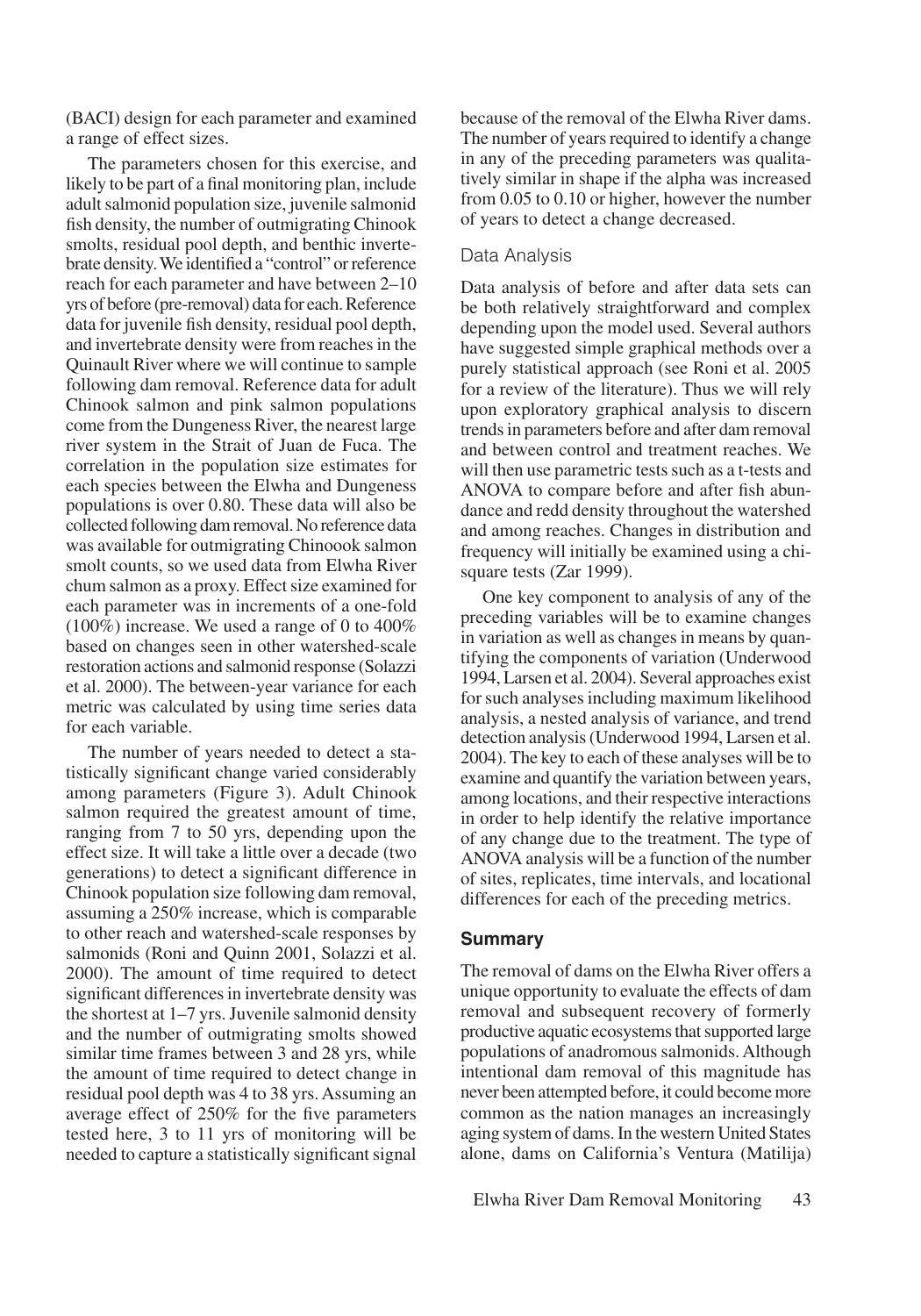| Topic                    | Methods                                                                        | Years             | Reference                                                                                             |
|--------------------------|--------------------------------------------------------------------------------|-------------------|-------------------------------------------------------------------------------------------------------|
| Nearshore benthos        | Diver quadrats along transects                                                 | 1995              | Seavey and Ging 1995<br>USGS planned for 2008                                                         |
| Macroinvertebrates       | Hess Sampling - riffles                                                        | 1992-1997         | Munn et al. 1996                                                                                      |
|                          | Slack sampling – riffles                                                       | 2004–2006         | Munn et al. 1998<br>Morley et al. 2008                                                                |
| Salmon escapement        | Adult/Redd counts                                                              | 1984–present      | <b>Hiss 1995</b><br>WDFW and LEKT<br>unpublished data                                                 |
| Smolt outmigration       | Rotary screw trap                                                              | $2005$ -present   | LEKT unpublished data                                                                                 |
| Estuary characterization | Fish seining, invertebrate sampling,<br>habitat mapping                        | 2006–2008         | LEKT, in progress                                                                                     |
| Nearshore fish use       | Beach seining, surface trawling                                                | 2005–2007         | NOAA, WDFW in progress                                                                                |
| Periphyton               | AFDM and chlorophyll a                                                         | 2004-2006         | Morley et al. 20008                                                                                   |
| Water chemistry          | Standard techniques                                                            | 1997<br>2004-2006 | Munn et al. 1998<br>USGS/NOAA unpublished data                                                        |
| Fish movement            | Radio-telemetry in lower Elwha River<br>by adult Coho                          | 2005–2006         | Burke et al. 2008                                                                                     |
| Fish movement            | Acoustic-telemetry of outmigrating<br>Chinook and coho salmon                  | 2005              | U. of Idaho and LEKT                                                                                  |
| Fish movement            | Radio-telemetry in Elwha River<br>watershed by bull trout and rainbow<br>trout | 2006–present      | <b>NPS</b>                                                                                            |
| Juvenile fish assemblage | Snorkling, electrofishing                                                      | 1984–present      | Pess et al. 2008<br>Connolly and Brenkman 2008<br>Unpublished studies by LEKT,<br>ONP, USGS, and NOAA |
| Fish genetics            | Microsatellite DNA, electrophoresis                                            | 1983–present      | Reisenbichler and Phelps 1989<br>Phelps et al. 2001<br>Winans et al. 2008<br>LEKT in progress         |
| Fish disease             | ELISA and PCR screening                                                        | 1988–present      | Brenkman et al. 2008b                                                                                 |
| Temperature              | continuous recording thermograph                                               | 1994–present      | LEKT, ONP unpublished data<br>Connolly and Brenkman 2008                                              |

|  |  |  |  |  | TABLE 6. Summary of past and ongoing Elwha River biological monitoring studies relevant to dam removal. |
|--|--|--|--|--|---------------------------------------------------------------------------------------------------------|
|--|--|--|--|--|---------------------------------------------------------------------------------------------------------|

and Washington's White Salmon (Condit) are currently being considered for removal. In 2007 a dam on the Sandy River, Oregon was removed. We have discussed components of a watershed scale monitoring plan designed to evaluate the effects of dam removal on existing salmon populations and the food webs and habitats of which they are an integral part. Portions of this plan have already been initiated. However, there remains a major challenge in scaling the project to the entire basin. Long term funding outlooks are uncertain for the existing monitoring efforts (Table 6) as well as the monitoring outlined herein. If resources to implement the long-term monitoring strategy are unavailable, then it is likely that a piecemeal monitoring strategy will be implemented. As a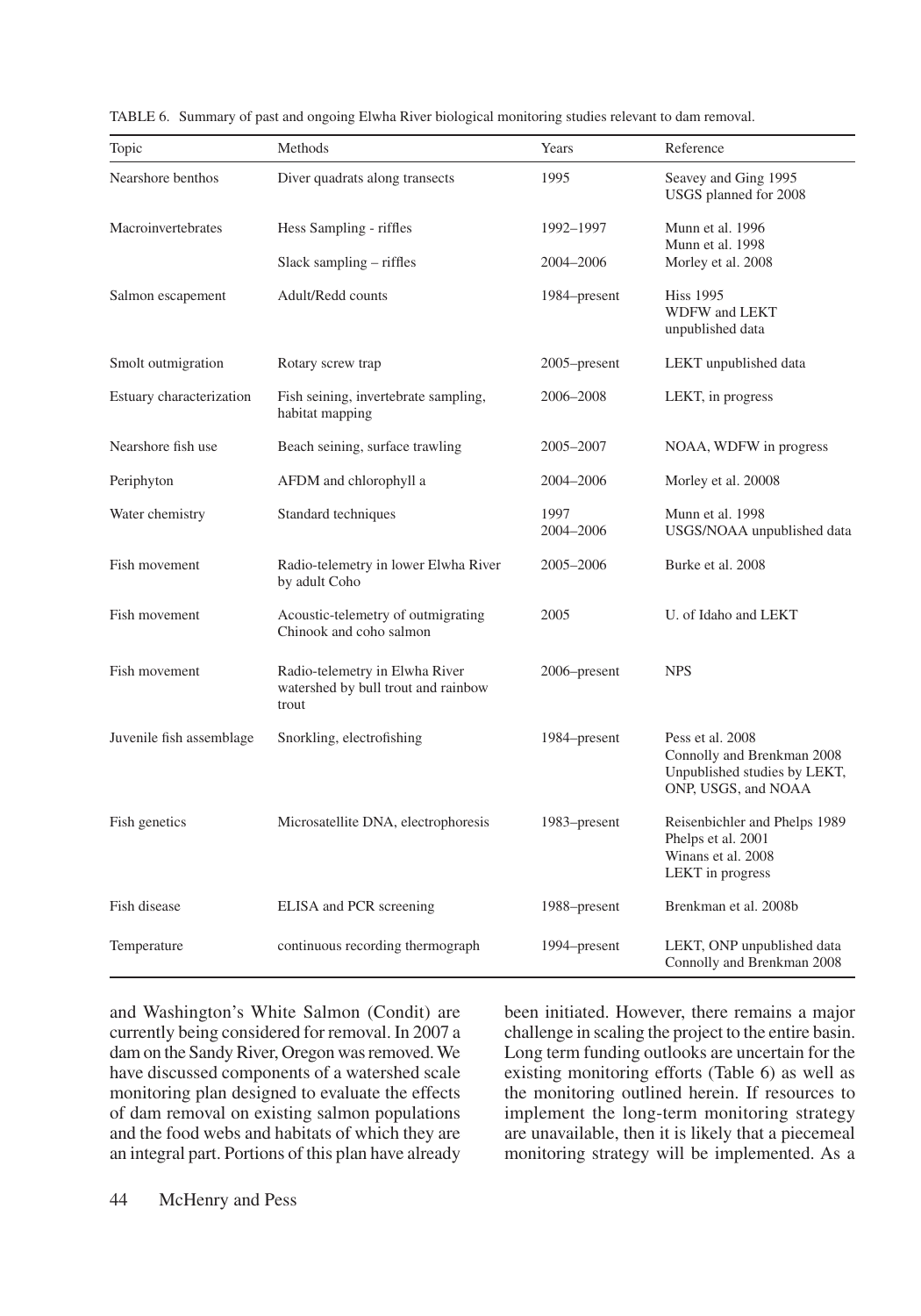result, managers will be limited in their ability to evaluate the success or failure of dam removal in relation to the goals and objectives identified in the Elwha Fisheries Recovery Plan.

#### **Acknowledgements**

Numerous individuals and agencies have contributed to the development of concepts in this paper through their participation in the recovery planning effort including P. Crain, R. Elofson, B. Freymond, G. Ging, D. Morrill, D. Poon, R. Peters, R. Reisenbichler, A. Shaffer, T. Tynan, L.

#### **Literature Cited**

- Anderson, J. H., P. M. Kiffney, G. R. Pess, and T. P. Quinn. *In press*. Distribution and growth of juvenile coho salmon (*Oncorhynchus kisutch*) during colonization of newly accessible habitat. Transactions of the American Fisheries Society.
- Beechie, T. J. and T. H. Sibley. 1997. Relationships between channel characteristics, woody debris, and fish habitats in northwestern Washington streams. Transactions of the American Fisheries Society 126:217-229.
- Beechie, T. J., C. N. Veldhuisen, D. E. Schuett-Hames, P. DeVries, R. H. Conrad, and E. M. Beamer. 2005. Monitoring treatments to reduce sediment and hydrologic effects from roads. *In* P. Roni (editor) Methods for Monitoring Stream and Watershed Restoration, American Fisheries Society, Bethesda, MD. Pp. 35-65.
- Bjornn, T. C. and D. W. Reiser. 1991. Habitat requirements of salmonids in streams. *In* W. R. Meehan (editor), Influences of forest and rangeland management on salmonid fishes and their habitats. American Fisheries Society, Special Publication 19, Bethesda, MD. Pp. 83-138.
- Brenkman S. J., G. R. Pess, C. E. Torgersen, K. K. Kloehn, J. J. Duda, and S. C. Corbett. 2008a. Predicting recolonization patterns and interactions between potamodromous and anadromous salmonids in response to dam removal in the Elwha River, Washington, USA. Northwest Science 82 (Special Issue):91-106.
- Brenkman, S. J., S. L. Mumford, M. House, and C. Patterson. 2008b. Establishing baseline information on the geographic distribution of fish pathogens endemic in Pacific salmonids prior to dam removal and subsequent recolonization by anadromous fish in the Elwha River, Washington. Northwest Science 82 (Special Issue):142-152.
- Brown, R. L. and J. Chenoweth. 2008. The effect of Glines Canyon dam on hydrochorous seed dispersal in the Elwha River. Northwest Science 82 (Special Issue):197- 209.
- Burke, B. J., K. E. Frick, R. E. Moses, and M. L. McHenry. 2008. Movements by adult coho salmon in the lower Elwha River, Washington. Northwest Science 82 (Special Issue):119-127.
- Chenoweth, J., S. A. Acker, J. Lapp, M. McHenry, and R. W. Olson. *In Press*. Lake Mills and Lake Aldwell reveg-

Ward, B. Winter, and B. Wunderlich. The authors wish to thank three anonymous reviewers for their constructive and thought provoking comments. The authors also wish to thank number of scientists who have volunteered their time and resources to give life to this plan: C. Peery, N. Wright and C. Boggs (University of Idaho), S. Morley, H. Coe, T. Bennett, K. Fresh, K. Kloehn, B. Burke, K. Frick (NOAA), J. Ganzhorn (Peninsula College), J. Duda, P. Connelly (USGS), M. Elofson, E. Sampson, R. Moses, M. Beirne, and R. McCoy (LEKT).

> etation and restoration plan. Elwha River Ecosystem Restoration Project. Olympic National Park, Port Angeles, WA.

- Connolly, P. J. and S. J. Brenkman. 2008. Fish assemblage, density, and growth in lateral habitats within natural and regulated sections of Washington's Elwha River prior to dam removal. Northwest Science 82 (Special Issue):107-118.
- Cooper, A. B. and M. Mangel. 1998. The dangers of ignoring metapopulation structure for the conservation of salmonids. Fisheries Bulletin 97:213-226.
- Department of the Interior (DOI), Department of Commerce, and Lower Elwha S'Klallam Tribe. 1994. The Elwha report: restoration of the Elwha River ecosystem and native anadromous fisheries. Port Angeles, WA.
- Department of the Interior (DOI). 1996a. Elwha River ecosystem restoration implementation, final environmental impact statement. NPS D-271A. Department of the Interior, National Park Service, Olympic National Park, Port Angeles, WA.
- Department of the Interior (DOI). 1996b. Sediment analysis and modeling of the river erosion alternative. Elwha Technical Series, PN-95-9, Bureau of Reclamation, Pacific Northwest Region, Boise, ID.
- Duda, J. J., J. E. Frelich, and E. G. Schreiner. 2008. Baseline studies in the Elwha River ecosystem prior to dam removal: introduction to the special issue. Northwest Science 82 (Special Issue):1-12.
- Heinz Center. 2002. Dam Removal: Science and Decision Making. The H. John Heinz III Center for Science, Economics, and the Environment, Washington DC.
- High, B., C. A. Peery, and D. H. Bennett. 2006. Temporary staging of Columbia River summer steelhead in coolwater areas and its effect on migration rates. Transactions of the American Fisheries Society 135:519-528.
- Hicks, B. J., J. D. Hall, P. A. Bisson, and J. R. Sedell. 1991. Responses of salmonids to habitat changes. *In* W. R. Meehan (editor), Influences of forest and rangeland management on salmonid fishes and their habitats. American Fisheries Society, Special Publication 19, Bethesda, MD. Pp. 483-518.
- Hiss, J. 1995. Elwha River chum salmon (*Oncorhynchus keta*): Spawner survey and escapement estimate, 1994-1995. U.S. Fish and Wildlife Service, Western Washington Fishery Resource Office, Olympia, WA.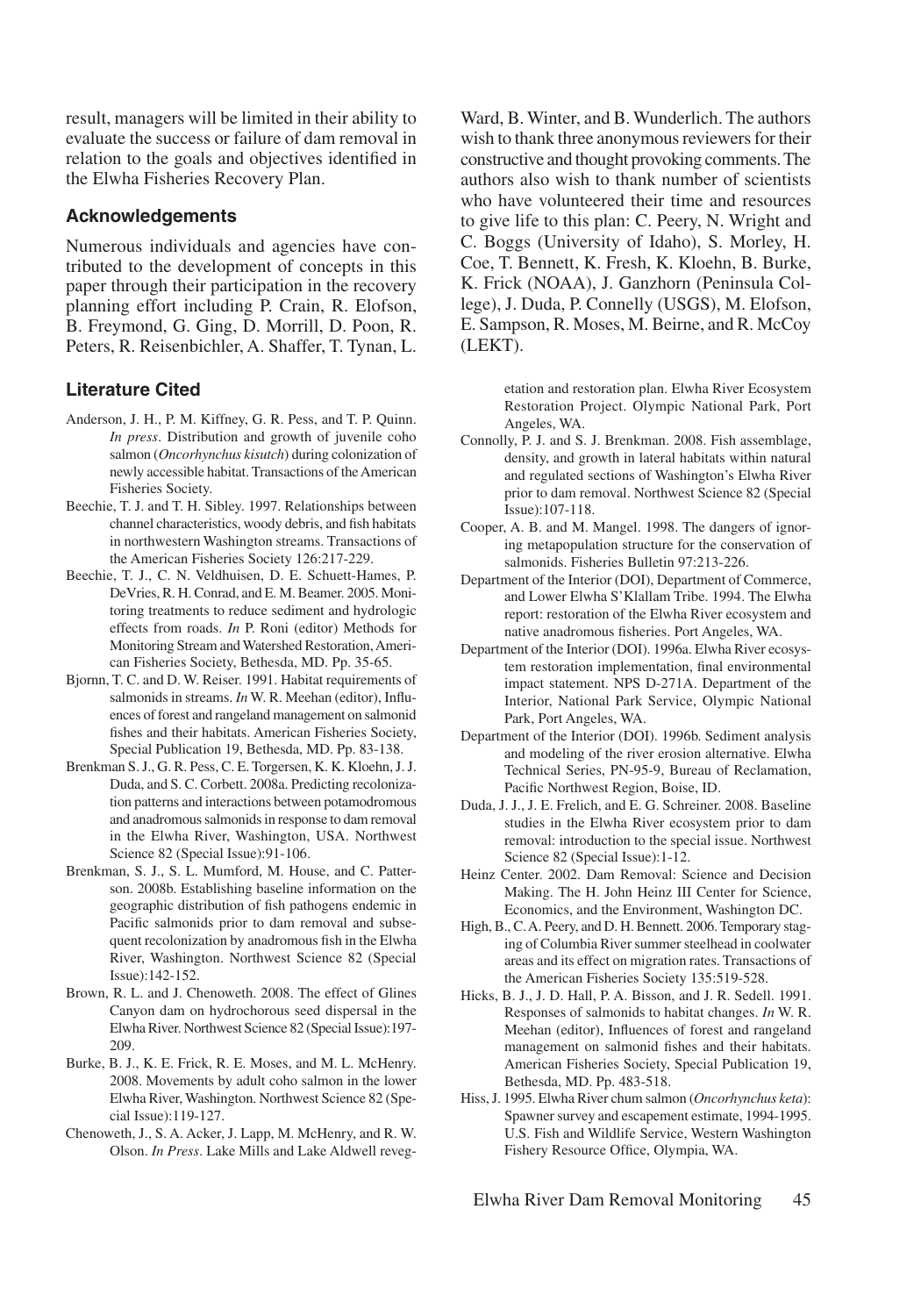- Hiss, J. M. and R. C. Wunderlich. 1994a. Salmonid availability and migration in the middle Elwha River system. U.S. Fish and Wildlife Service, Western Washington Fishery Resource Office. Olympia, WA.
- Hiss, J. M. and R.C. Wunderlich. 1994b. Status of kokanee salmon (*Oncorhynchus nerka*) in the Lake Sutherland Basin and prospects for sockeye salmon restoration. U.S. Fish and Wildlife Service, Western Washington Fishery Resource Office, Olympia, WA.
- Johnson, P. R. 1997. Elwha River historical narrative. Unpublished Report, Olympic National Park, Port Angeles, WA.
- Kloehn, K. K., T. J. Beechie, S. A. Morley, H. J. Coe, and J. J. Duda. 2008. Influence of dams on river-floodplain dynamics in the Elwha River, Washington. Northwest Science 82 (Special Issue):224-235.
- Larsen D. P., P. R. Kaufmann, T. M. Kincaid, and N. S. Urquhart. 2004. Detecting persistent change in the habitat of salmon-bearing streams in the Pacific Northwest. Canadian Journal of Fisheries and Aquatic Sciences 61:283-291.
- Lee, K. N. 1993. Compass and Gyroscope: Integrating Science and Politics for the Environment. Island Press, Washington, DC.
- Madej, M. A. 1999. Temporal and spatial variability in thalweg profiles of a gravel-bed river. Earth Surface Processes and Landforms 24:1153-1169.
- McHenry, M., G. Pess, T. Abbe, J. Goldsmith, M. Liermann, R. McCoy, S. Morley, and R. Peters. 2007. The Physical and Biological Effects of Engineered Logjams (ELJs) in the Elwha River, Washington. Interagency Committee for Outdoor Recreation, Salmon Funding Recovery Board, Olympia, WA.
- Meeham, W. R. 1961. Use of a fishwheel in salmon research and management. Transactions of the American Fisheries Society 90:490-494.
- Morley, S. A., J. J. Duda, H. J. Coe, K. K. Kloehn, and M. L. McHenry. 2008. Benthic invertebrates and periphyton in the Elwha River basin: current conditions and predicted response to dam removal. Northwest Science 82 (Special Issue):179-196.
- Moursund, R. A., T. J. Carlson, and R. D. Peters. 2003. A fisheries application of a dual-frequency identification sonar acoustic camera. ICES Journal of Marine Science 60:678-683.
- Munn, M. D., M. L. McHenry and V. Sampson. 1996. Benthic macroinvertebrate communities in the Elwha River basin, 1994-95. U.S. Geological Survey Open File Report 96-588, Tacoma, WA.
- Munn, M. D., R. W. Black, A. L. Haggland, M. A. Hummling, and R. L. Huffman. 1998. An assessment of stream habitat and nutrients in the Elwha River basin: implications for restoration. U.S. Geological Survey, Water Resources Investigations Report 98-4223, Tacoma, WA.
- Pess, G. R., M. L. McHenry, T. J. Beechie, and J. Davies. 2008. Biological impacts of the Elwha River dams and potential salmonid responses to dam removal. Northwest Science 82 (Special Issue):72-90.
- Phelps, S. R., J. M. Hiss, and R. J. Peters. 2001. Genetic relationships of Elwha River *Oncorhynchus mykiss* to

hatchery origin rainbow trout and Washington steelhead. Washington Department of Fish and Wildlife, Olympia, WA.

- Poff, N. L. and D. D. Hart. 2002. How dams vary and why it matters for the emerging science of dam removal. BioScience 52:659-668.
- Pohl, M. M. 2002. Bringing down our dams: trends in American dam removal rationales. Journal of the American Water Resources Association 38:1511-1519.
- Pohl, M. 2004. Channel bed mobility downstream from the Elwha dams, Washington. The Professional Geographer 56:422-431.
- Polis, G. A., W. B. Anderson, and R. D. Holt. 1997 Toward an integration of landscape and food web ecology: the dynamics of spatially subsidized food webs. Annual Review of Ecology and Systematics 28:289-316.
- Potyondy, J. P. 1989. Cobble embeddedness as an effectiveness monitoring tool. *In* U.S. Forest Service (editor), Proceedings of the National Soil and Water Monitoring Workshop, Watershed and Air Management, U.S. Forest Service, Washington, DC. Pp. 91-98.
- Reisenbichler, R. R. and S. R. Phelps. 1989. Genetic variation in steelhead trout (*Salmo gardneri*) from the north coast of Washington State. Canadian Journal of Fisheries and Aquatic Sciences 46:66-73.
- Roghair, C. N. and C. A. Dollof. 2005. Brook trout movement during and after recolonization of a naturally defaunated stream reach. North American Journal of Fisheries Management 22:777-784.
- Roni, P., M. McHenry, G. Pess, and T. Beechie. *In Press*. Evaluating changes in salmon spawning habitat and spawners in the Elwha River following dam removal. *In* D. Sear, P. DeVries, and S. Greig (editors), Salmon spawning habitat in rivers: physical controls, biological responses and approaches to remediation. American Fisheries Society, Bethesda, MD.
- Roni, P., M. Liermann, C. E. Jordan, and E. A. Steel. 2005. Steps for designing a monitoring and evaluation program for aquatic restoration. *In* P. Roni (editor), Methods for Monitoring Stream and Watershed Restoration, American Fisheries Society, Bethesda, MD. Pp. 13-34.
- Roni, P. and T. P. Quinn. 2001. Density and size of juvenile salmonids in response to placement of large woody debris in western Washington and Oregon streams. Canadian Journal of Fisheries and Aquatic Sciences 58:282-292.
- Seavey, F. and G. Ging. 1995. Marine resources of the Elwha River estuary, Clallam County, Washington. Unpublished report for the National Park Service, U.S. Fish and Wildlife Service, Olympia, WA.
- Schuett-Hames, D., B. Conrad, M. McHenry, P. Peterson, and A. Pleus. 1994. Salmonid spawning gravel composition module. Timber, Fish and Wildlife Ambient Monitoring Manual, TFW-AM9-94-001, Northwest Indian Fisheries Commission, Olympia, WA.
- Schwartz, M. 2005. Beach geomorphology at the Elwha River delta in connection with removal of the Elwha and Glines Canyon Dams. Report to the Lower Elwha Klallam Tribal Council, Port Angeles, WA.